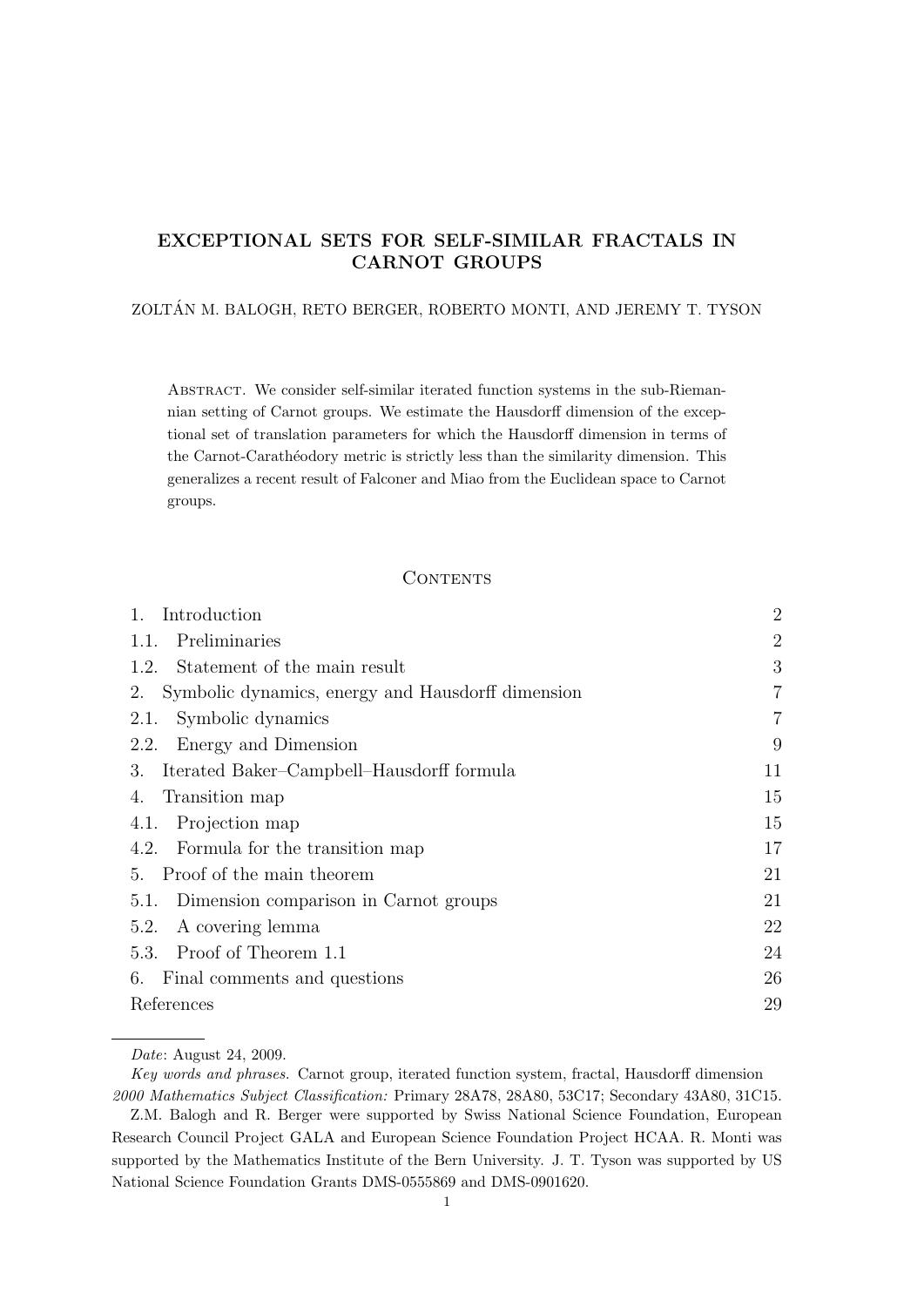### 1. INTRODUCTION

1.1. Preliminaries. One of the most common ways to construct and describe fractal sets (cf. [11], [16]) is by the action of a system of contractions—known as an iterated function system (IFS)—on a metric space. Let  $(X, d)$  be a complete metric space and  $f = \{f_1, \ldots, f_M\}$  be a finite set of contraction mappings on X. That is, for each  $j = 1, \ldots, M$ , the map  $f_j: X \to X$  satisfies

$$
d(f_j(x), f_j(y)) \le r_j d(x, y) \tag{1.1}
$$

for all  $x, y \in X$  and some  $r_i < 1$ . Then the (unique) nonempty, compact set  $K =$  $K_{\mathbf{f}} \subset X$  which satisfies

$$
\bigcup_{j=1}^{M} f_j(K) = K
$$

is called the invariant set of f; in most cases it is a fractal.

When equality holds in (1.1) for all  $x, y \in X$ , the mapping  $f_j$  is called a *similarity* transformation of X with similarity ratio  $r_j$ . In this case the underlying invariant set is self-similar. The Hausdorff dimensions of self-similar invariant sets can be calculated using the celebrated Moran–Hutchinson theorem [14], [11]. According to this theorem, if f satisfies the so-called *open set condition*, i.e., there exists a nonempty open set  $U \subset X$  with the property that  $f_1(U), \ldots, f_M(U)$  are disjoint subsets of U, then the Hausdorff dimension of K, dim K, is equal to the similarity dimension of  $f$ :

 $\dim K = d$ .

Here the *similarity dimension*  $d = d_f$  is defined as the (unique) positive number satisfying

$$
\sum_{j=1}^{M} r_j^d = 1.
$$

In its original formulation [14] this theorem was set in the Euclidean space  $X = \mathbb{R}^N$ . It continues to hold in the more general setting of metric spaces satisfying a doubling condition, see [2].

In the Euclidean case, similarities are precisely described by the formula

$$
f(x) = Ax + a,\tag{1.2}
$$

where A is a linear map in the conformal group  $\mathbb{R}_+ \cdot O(N)$  and  $a \in \mathbb{R}^N$  is a translation vector. By results of Falconer and Solomyak [10], [12], [18], the equality of Hausdorff and similarity dimensions persists almost surely for generic IFS. More precisely, let  $f = \{f_1, \ldots, f_M\}$  be a self-similar IFS with maps  $f_j(x) = A_j x + a_j$  of the form (1.2) and let  $\mathbf{a} := (a_1, \ldots, a_M) \in \mathbb{R}^{NM}$ . Denote the associated invariant set by  $K = K_{\mathbf{a}}$ . According to [10] and [18], if  $r_j = ||A_j|| < 1/2$  for  $j = 1, ..., M$  then the equality dim  $K_{\mathbf{a}} = d$  holds for  $\mathcal{L}^{NM}$  a.e.  $\mathbf{a} \in \mathbb{R}^{NM}$ .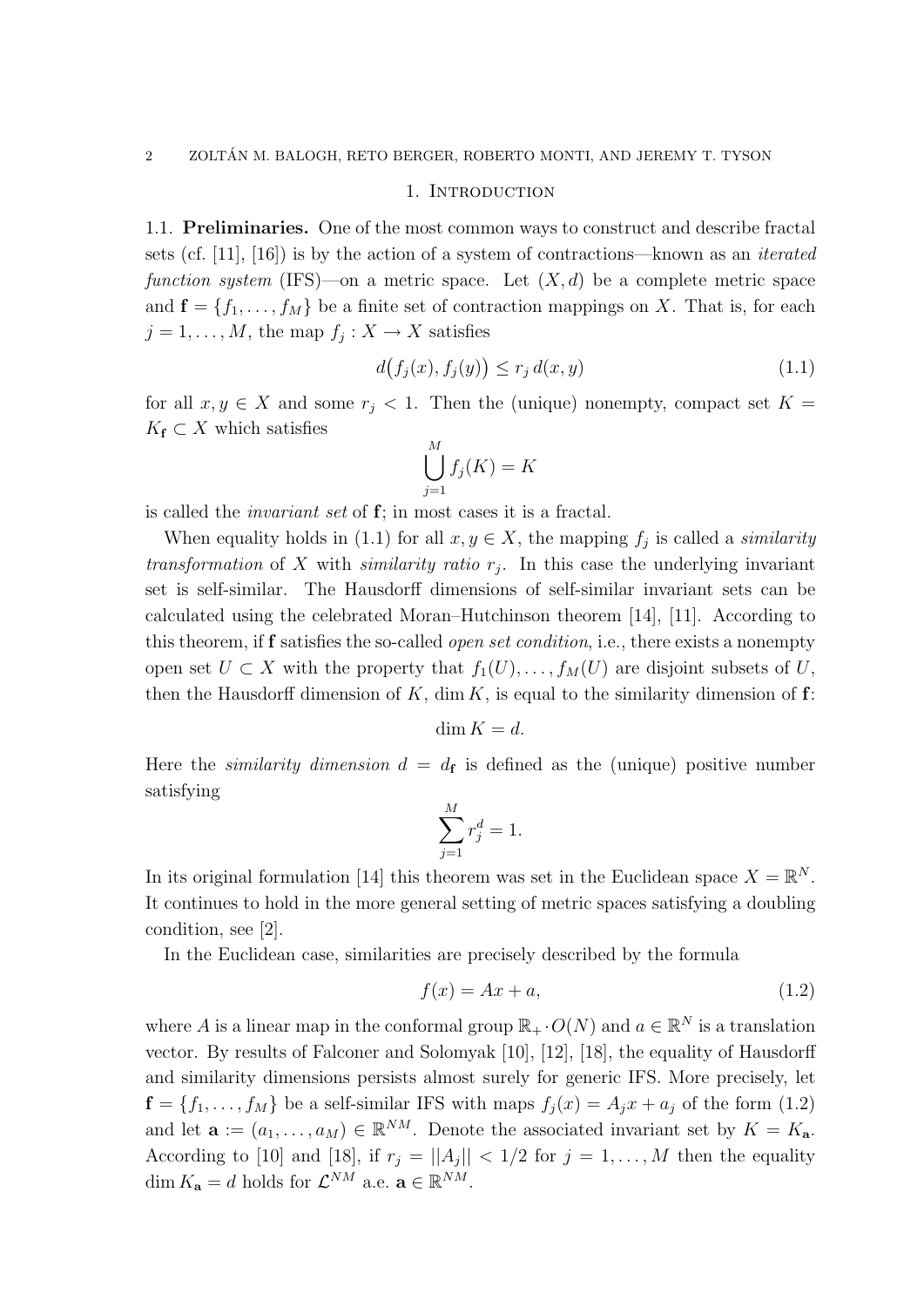In a recent paper [8], Falconer and Miao estimated the size of the exceptional set of parameters  $\mathbf{a} \in \mathbb{R}^{NM}$  for which the equality dim  $K_{\mathbf{a}} = d$  fails. To recall their result, let us denote by

$$
E(s) = \{ \mathbf{a} \in \mathbb{R}^{NM} : \dim K_{\mathbf{a}} < s \}.
$$

Then according to the main result of [8], the estimate

$$
\dim E(s) \le NM - (N - s) \tag{1.3}
$$

holds for  $0 < s < d \le N$ . We emphasize that the setting of [10], [12], [18] and [8] is significantly more general, encompassing arbitrary self-affine fractals: we have merely stated the special case of their results covering the self-similar situation.

The purpose of the present paper is to generalize (1.3) to the sub-Riemannian metric setting of Carnot groups. Our main theorem is Theorem 1.1. Recent years have seen a rapid development of geometric measure theory in the setting of Carnot-Carathéodory spaces, where Carnot groups play a major role. Carnot-Carathéodory spaces themselves have a fractal nature as their Hausdorff dimension is typically strictly greater than the topological dimension [13]. The metric in these spaces is defined by vector fields satisfying the Hörmander condition and are useful for describing various nonlinear phenomena as seen e.g. in [17].

In the context of Carnot groups different aspects of geometric measure theory have been studied recently by various authors. Strichartz [19] and Balogh, Hofer-Isenegger, and Tyson [1], [3], considered questions of fractal geometry in the special setting of the Heisenberg group. More recently Balogh, Tyson and Warhurst [4], [5] extended the results of Falconer and Solomyak to the more general setting of Carnot groups. We shall recall next these results and fix notation to be used throughout the paper.

1.2. Statement of the main result. Let g be a finite dimensional, stratified, nilpotent Lie algebra of step  $S \geq 2$  and dimension N. We denote by  $[\cdot, \cdot]$  the commutator in  $\mathfrak{g}$ . Then there are vector spaces  $\mathfrak{g}_1, \ldots, \mathfrak{g}_S \subset \mathfrak{g}$  such that

$$
\mathfrak{g} = \mathfrak{g}_1 \oplus \cdots \oplus \mathfrak{g}_S, \tag{1.4}
$$

and for all  $i = 1, \ldots, S$  we have

$$
[\mathfrak{g}_1, \mathfrak{g}_i] = \begin{cases} \mathfrak{g}_{i+1}, & \text{if } i = 1, \dots, S-1, \\ \{0\} & \text{if } i = S. \end{cases} \tag{1.5}
$$

We denote by  $m_i \geq 1$  the dimension of  $\mathfrak{g}_i$ ,  $i = 1, \ldots, S$ , and we let  $N = m_1 + \cdots + m_S$ . According to (1.4), any element  $x \in \mathfrak{g}$  has the unique decomposition

$$
x = x^{(1)} + \dots + x^{(S)}, \tag{1.6}
$$

with  $x^{(i)} \in \mathfrak{g}_i$ ,  $i = 1, \ldots, S$ . For any  $r > 0$ , the linear mapping  $\delta_r : \mathfrak{g} \to \mathfrak{g}$ 

$$
\delta_r(x) = rx^{(1)} + \dots + r^S x^{(S)} \tag{1.7}
$$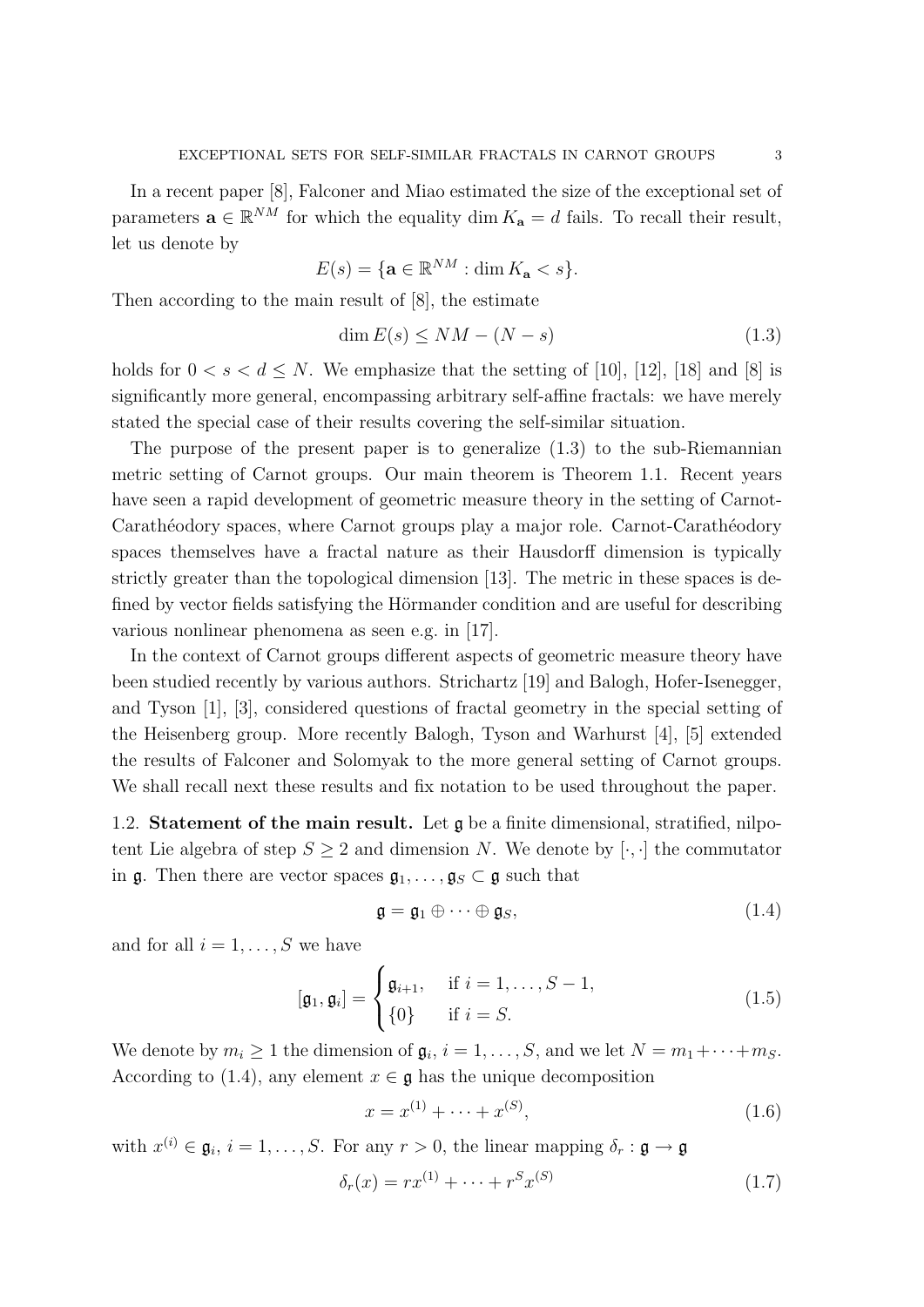is a Lie algebra automorphism, which is called dilation by  $r > 0$ .

The Baker–Campbell–Hausdorff formula provides a group operation  $\ast : \mathfrak{g} \times \mathfrak{g} \to \mathfrak{g}$ which makes  $\mathbb{G} = (\mathfrak{g}, *)$  a nilpotent and stratified Lie group of step S. Such groups are called Carnot groups. More details can be found in section 3.

We fix on  $\mathbb{G}$  a distance function d with the following properties:

- i)  $d(z * x, z * y) = d(x, y)$  for all  $x, y, z \in \mathbb{G}$  (i.e. d is left invariant);
- ii)  $d(\delta_r(x), \delta_r(y)) = rd(x, y)$  for all  $x, y \in \mathbb{G}$  and  $r > 0$  (i.e. d is 1-homogeneous with respect to the dilations  $\delta_r$ ).

Any such metric we will call a *Carnot-Carath*éodory (CC) or sub-Riemannian metric on G. The existence of such metrics is well-known. For instance, one may use the metric constructed by taking the infimum of lengths of horizontal curves, see [13] or [6]. Other more explicit sub-Riemannian metrics can be constructed directly (such as the Korányi metric on the Heisenberg group). For our purposes the precise choice of the metric is not important since all sub-Riemannian metrics on a given Carnot group are bi-Lipschitz equivalent and the results of this paper are bi-Lipschitz invariant. Any sub-Riemannian metric d on  $\mathbb G$  is complete. Note that the topological dimension of  $(\mathbb{G}, d)$  is equal to N (the dimension of the underlying Lie algebra). On the other hand, the Hausdorff dimension of  $(\mathbb{G}, d)$  is equal to

$$
Q = m_1 + 2m_2 + \dots + Sm_S, \tag{1.8}
$$

the so-called homogeneous dimension of G.

Let us note the discrepancy between the Hausdorff dimensions  $Q > N$  of the metric space ( $\mathbb{G}, d$ ) and the underlying Euclidean space  $\mathbb{R}^N$ . This discrepancy persists for arbitrary subsets  $A \subset \mathbb{G}$ . A quantitative description of this dimension discrepancy was presented in [5] in terms of certain piecewise linear dimension comparison functions  $\beta_{\pm} : [0, N] \rightarrow [0, Q]$ . More precisely, it was shown [5, Theorem 2.4] that

$$
\beta_{-}(\dim_{E} A) \le \dim_{cc} A \le \beta_{+}(\dim_{E} A)
$$
\n(1.9)

for every  $A \subset \mathbb{G}$ . Here we denote by  $\dim_{cc}$  the Hausdorff dimension in the metric space  $(\mathbb{G}, d)$ , i.e. with respect to the Carnot-Carathéodory metric, and by dim<sub>E</sub> the Hausdorff dimension in the usual Euclidean metric on the underlying space  $\mathbb{R}^N$ .

Furthermore  $[5,$  Theorem 2.6, the estimates in  $(1.9)$  are sharp as shown by explicit examples constructed using IFS on G. This observation is closely related with dimension formulae for generic IFS generalizing the above Falconer-Solomyak theorem. The existence of a self-similar dilation structure  $(\delta_r)_{r>0}$  on Carnot groups which interacts well with the group law and the left invariant metric makes such spaces natural settings in which to study self-similar IFS.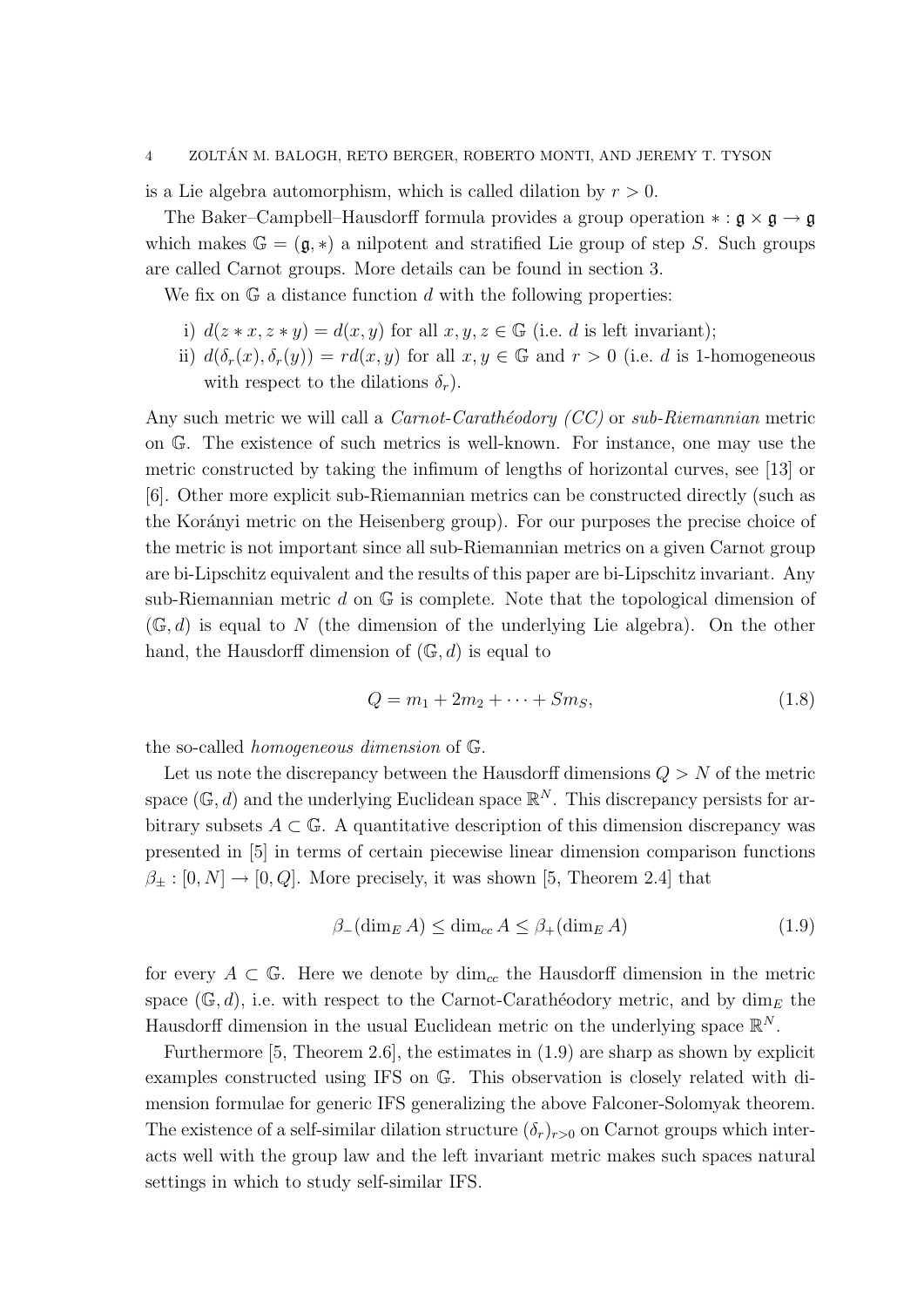To be more precise we consider a system of similarities  $f = \{f_1, \ldots, f_M\}$  in G of the form

$$
f_j(x) = a_j * \delta_{r_j}(x),\tag{1.10}
$$

 $j = 1, \ldots, M$ , where  $\mathbf{a} = (a_1, \ldots, a_M) \in \mathbb{G}^M$  is an M-tuple of translation vectors and  $0 < r_1, \ldots, r_M < 1$  are contraction ratios. The self similar set  $K_f$  depends on **a** and  $\mathbf{r} = (r_1, \ldots, r_M)$ . Fixing the radii, we denote this self similar set by  $K_a$  with no reference to  $\mathbf r$ . We associate to  $K_a$  the Carnot-Carathéodory similarity dimension  $d = d_r$  satisfying the equation  $\sum_{j=1}^{M} r_j^d = 1$ , and we write  $K_a$  for the invariant set of the IFS f. Then (see [5, Theorem 2.8]) the following dimension formulas for  $K_a$  are valid for almost every  $\mathbf{a} \in \mathbb{G}^M$  (with respect to the M-fold product Haar measure on  $\mathbb{G}^M$ , which is equivalent with the Lebesgue measure  $\mathcal{L}^{NM}$  on  $\mathbb{G}^M = \mathbb{R}^{NM}$ ): if  $d \leq Q$  and  $r_j < \frac{1}{2}$  $\frac{1}{2}$  for all  $j = 1, \ldots, M$ , then

- (a) dim<sub>cc</sub>  $K_{\mathbf{a}} \leq d$  for all  $\mathbf{a} \in \mathbb{G}^{M}$ ,
- (b)  $\dim_E K_{\mathbf{a}} \leq \beta^{-1}(\mathbf{d})$  for all  $\mathbf{a} \in \mathbb{G}^M$ ,
- (c) dim<sub>cc</sub>  $K_{\mathbf{a}} = d$  for a.e.  $\mathbf{a} \in \mathbb{G}^{M}$ ,
- (d) dim<sub>E</sub>  $K_{\mathbf{a}} = \beta^{-1}(d)$  for a.e.  $\mathbf{a} \in \mathbb{G}^M$ .

The most interesting statements above are (c) and (d) which give almost sure dimension formulas in terms of the Carnot-Carathéodory and also in terms of the Euclidean metric. In particular,  $K_a$  is almost surely a *horizontal set* (in the terminology introduced in [5]).

Our goal is to prove a result analogous to the estimate (1.3) of Falconer and Miao on the size of the exceptional set of parameters  $\mathbf{a} \in \mathbb{G}^M$  for which estimate (c) above fails. To do so, we introduce for  $s \leq d \leq Q$  the exceptional set

$$
E(s) = \{ \mathbf{a} \in \mathbb{G}^M : \dim_{cc} K_{\mathbf{a}} < s \}.
$$

According to the preceding discussion, the (QM)-dimensional CC Hausdorff measure (equivalently, the  $(NM)$ -dimensional Euclidean Hausdorff measure) of  $E(s)$  vanishes for all  $s \leq d$ . The primary result of this paper is the following theorem.

**Theorem 1.1.** Let  $G$  be a Carnot group of step S. Fix M positive real numbers  $0 < r_j < \frac{1}{2}$  $\frac{1}{2}$ ,  $j = 1, \ldots, M$ , and let d be the corresponding similarity dimension. Then

$$
\dim_{cc} E(s) \le QM - (N - \beta_{-}^{-1}(s)) = QM - \beta_{+}^{-1}(Q - s)
$$
\n(1.11)

for  $s < d \leq Q$ .

**Corollary 1.2.** We have dim<sub>cc</sub>  $E(d) \leq QM - \beta_+^{-1}(Q - d)$ .

Since in the Euclidean case  $Q = N$  and  $\beta_- = \beta_+ = id|_{[0,N]}$  the above statement generalizes the Falconer–Miao estimate  $(1.3)$ . For the second equality in  $(1.11)$  we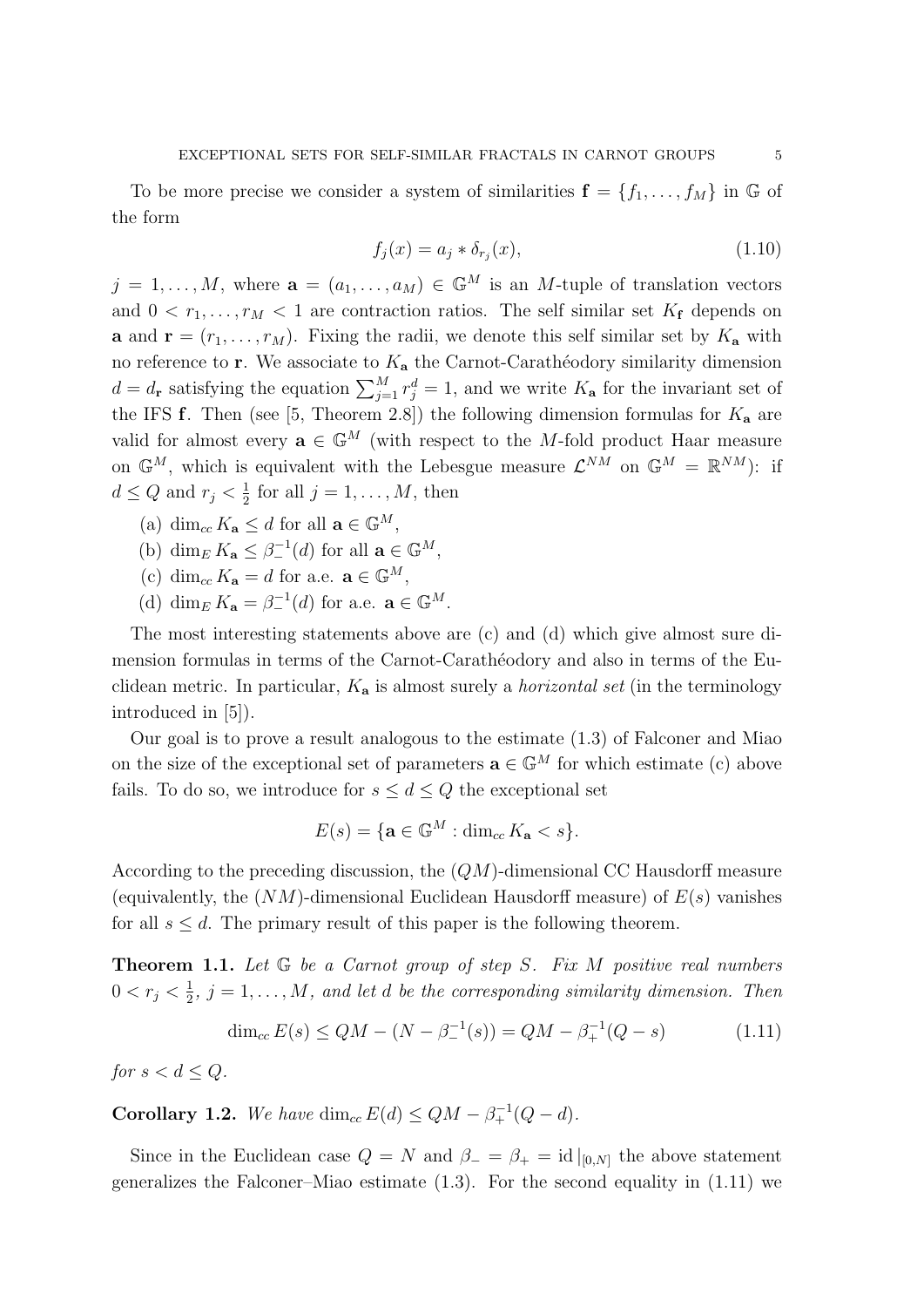observe the identity

$$
Q - \beta_+(\alpha) = \beta_-(N - \alpha), \qquad 0 \le \alpha \le N,
$$

which follows easily from the definitions of  $\beta$  and  $\beta$ + (see (5.1) and (5.3)). Note also that  $\beta_- : [0, N] \to [0, Q]$  is an increasing homeomorphism, thus  $\beta_-^{-1}(s) < N$  whenever  $s < Q$ . Corollary 1.2 improves on the result from [5] by showing that the dimension of the exceptional set  $E(d)$  is bounded away from  $QM$  whenever  $d < Q$ .

To conclude this introduction we briefly explain the idea of the proof of Theorem 1.1. We note first that the points in  $K_a$  can be parameterized by words as follows. Denote by  $W_{\infty,M}$  the set of all words  $\omega = \omega_1 \omega_2 \omega_3 \cdots$  with countably many letters  $\omega_n$ , each selected from the alphabet  $\{1, \ldots, M\}$ , and define the projection map  $\pi_{\mathbf{a}}$  from  $W_{\infty,M}$  to  $K_{\mathbf{a}}$  by

$$
\pi_{\mathbf{a}}(\omega) = \lim_{\ell \to \infty} f_{\omega_1} \circ \cdots \circ f_{\omega_\ell}(x_0), \tag{1.12}
$$

where  $x_0$  is any point in G. The mapping  $\pi_a$  does not depend on  $x_0$ . Our approach follows the one of Falconer and Miao [8] and goes back to the idea of Falconer [10]. The main point is to realize a transition from the parameter space onto the dynamical space. More precisely, for any pair of words  $\omega, v \in W_{\infty,M}$  such that  $\omega_1 = 1$  the transition map  $T_{\omega,v} = (T^1_{\omega,v}, \ldots, T^M_{\omega,v}): \mathbb{G}^M \to \mathbb{G}^M$  is defined by

$$
T_{\omega,\upsilon}^{j}(\mathbf{a}) = \begin{cases} \pi_{\mathbf{a}}(\omega)^{-1} * \pi_{\mathbf{a}}(\upsilon) & \text{for } j = 1, \\ a_{j} & \text{for } j \neq 1, \end{cases}
$$
(1.13)

for all  $j = 1, \ldots, M$ .

In the Euclidean case [8], the transition map is an invertible linear map with norm bounded from below by a positive constant independent of the words  $\omega$  and  $\nu$ , as soon as  $\omega_1 \neq \nu_1$ . In our case the transition map is nonlinear and is not bi-Lipschitz continuous with respect to the product metric on  $\mathbb{G}^M$  that is generated by the Carnot-Carathéodory metrics of  $\mathbb{G}$ . The main technical difficulty of our work is to deal with the complex nonlinearity of the mapping. The solution of the problem is that we will show that  $T_{\omega,v}$  is bi-Lipschitz continuous on  $\mathbb{G}^M$  with respect to the Euclidean metric. Passing from the Euclidean metric to the Carnot-Carathéodory metric is done by a covering argument akin to the technique used in [5]. The discrepancy between the two metrics resurfaces in the appearance of the dimension comparison functions  $\beta_{\pm}$ in the statement of Theorem 1.1.

The paper is organized as follows. In the second section we present results on symbolic dynamics and of potential theoretic nature which will be used in the proof. In section three we develop an iterated version of the Baker–Campbell–Hausdorff formula in order to deal with the infinite products appearing in the formula for the transition map as seen in (1.12) and (1.13). The results obtained in this section may be of independent interest in the theory of Carnot groups. In the fourth section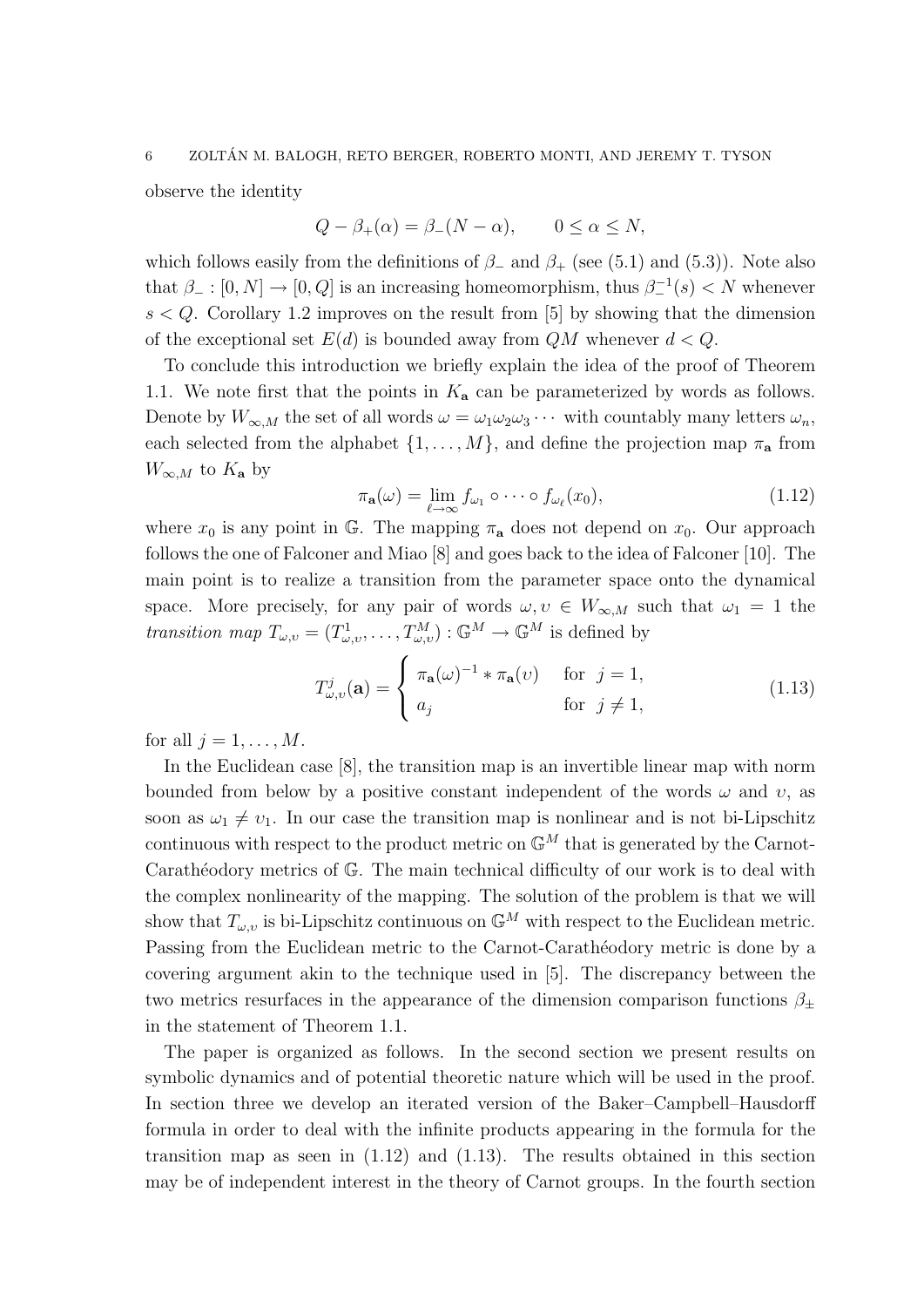we prove the main properties of the transition map culminating in its Euclidean bi-Lipschitz continuity. In section five we prove Theorem 1.1. The last section is for comments and open questions.

Acknowledgements. Much of the research for this paper was conducted during visits of the third and fourth authors to the Institute of Mathematics at the University of Bern. The authors would like to thank the institute for its gracious hospitality.

### 2. Symbolic dynamics, energy and Hausdorff dimension

2.1. Symbolic dynamics. We review the language and notation of symbolic dynamics for iterated function systems. The material in this section is mostly standard. A useful reference is Kigami [15].

We may parameterize the points of the invariant set of an iterated function system in a natural fashion by taking into account its dynamical construction. To this end we define abstract word spaces. For  $\ell, n \in \mathbb{N}$ , we define the following three sets:

$$
W_{\ell,n} = \{u \mid u : \{1, 2, \dots, \ell\} \to \{1, 2, \dots, n\}\},
$$
  
\n
$$
W_{*,n} = \bigcup_{\ell \in \mathbb{N}} W_{\ell,n} \cup \{e : \emptyset \to \{1, 2, \dots, n\}\},
$$
  
\n
$$
W_{\infty,n} = \{w \mid w : \mathbb{N} \to \{1, 2, \dots, n\}\}.
$$

The notation has a natural generalization to the case  $n = \infty$ .

An element  $u \in W_{\ell,n}$  is called a *finite word* of *length*  $\ell(u) = \ell$ , where e is the so called *empty word* of length zero. Elements of  $W_{\infty,n}$  are called *infinite words*. The set  $W_{*,n}$  is the collection of all finite words. The kth letter  $w_k$  of a word w is simply the value  $w(k)$ . We will write

$$
u=u_1u_2\cdots u_\ell
$$

for  $u \in W_{\ell,n}$  and

$$
w=w_1w_2w_3\cdots
$$

for  $w \in W_{\infty,n}$ . Concatenation of a finite word with a finite or infinite word is defined in the obvious way: if  $u = u_1u_2 \cdots u_\ell \in W_{*,n}$  and  $w = w_1w_2 \cdots \in W_{*,n} \cup W_{\infty,n}$ , then

$$
uw = u_1u_2\cdots u_{\ell}w_1w_2w_3\cdots.
$$

The longest common prefix  $v \wedge w$  of two words  $v, w \in W_{*,n} \cup W_{\infty,n}$  is defined by

$$
v \wedge w = \begin{cases} e & \text{if } v_1 \neq w_1 \\ u & \text{if } v = uv' \text{ and } w = uw' \text{ and } v'_1 \neq w'_1 \\ v & \text{if } v = w. \end{cases}
$$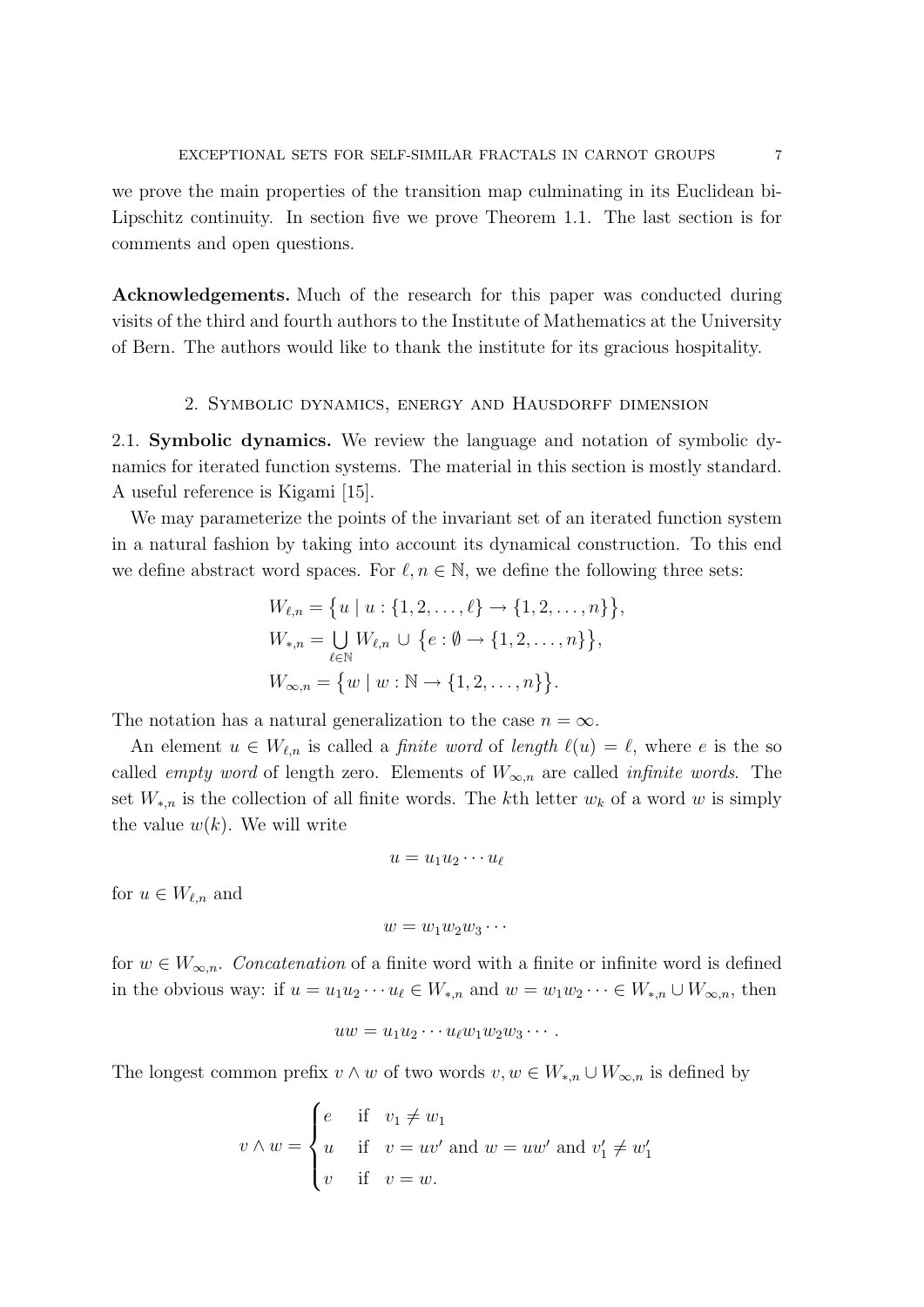The *shift operator*  $\sigma: W_{\infty,n} \to W_{\infty,n}$  and its n right inverses  $\sigma_j: W_{\infty,n} \to W_{\infty,n}$ , are given by the formulas  $\sigma(w_1w_2w_3\cdots) = w_2w_3w_4\cdots$  and  $\sigma_j(w_1w_2w_3\cdots) = jw_1w_2\cdots$ . For  $u = u_1 \cdots u_\ell \in W_{*,n}$  we set  $\sigma_u := \sigma_{u_1} \circ \cdots \circ \sigma_{u_\ell}$ .

The space  $W_{\infty,n}$  of infinite words is naturally topologized with the product topology coming from the discrete topology on  $\{1, 2, \ldots, n\}$ . This topology is metrizable, an explicit generating metric being

$$
d_{\infty}(v, w) := \begin{cases} 2^{-\ell(v \wedge w)} & \text{if } v \neq w, \\ 0 & \text{if } v = w. \end{cases}
$$

By the Tychonoff Product Theorem,  $(W_{\infty,n}, d_{\infty})$  is compact.

To each word  $u \in W_{*,n}$  we associate the *cylinder set* 

$$
\Omega_u := \{ uw \in W_{\infty,n} \mid w \in W_{\infty,n} \}.
$$

We observe that every open ball in  $(W_{\infty,n}, d_{\infty})$  coincides with a cylinder set  $\Omega_u$  for some  $u \in W_{*,n}$ .

Let  $\alpha: W_{n} \to [0, +\infty)$  satisfy the consistency relation

$$
\alpha(u) = \sum_{j=1}^{n} \alpha(uj)
$$
\n(2.1)

for all  $u \in W_{*,n}$ . Then there exists a unique Borel measure  $\lambda : \mathcal{P}(W_{\infty,n}) \to [0,+\infty]$ whose value on cylinder sets is given by

$$
\lambda(\Omega_u) = \alpha(u) \qquad \text{for all } u \in W_{*,n}.
$$

In particular,

$$
\lambda(W_{\infty,n}) = \alpha(e). \tag{2.2}
$$

Let  $f = \{f_1, \ldots, f_M\}$  be an iterated function system defined on a complete metric space  $(X, d)$ . For each  $j, 1 \leq j \leq M$ , let  $r_j$  be the contraction ratio associated to  $f_j$ . For  $u = u_1 u_2 \cdots u_\ell \in W_{*,M}$  we define a map  $f_u : X \to X$  and a real number  $r_u$  by

$$
f_u = f_{u_1} \circ f_{u_2} \circ \cdots \circ f_{u_\ell} \quad \text{and} \quad r_u = r_{u_1} r_{u_2} \cdots r_{u_\ell}.
$$

We denote the invariant set for **f** by  $K_f$ . We equip  $W_{\infty,M}$  with the product topology as described in the previous section.

The map  $\pi_{\mathbf{f}} : W_{\infty,M} \to K_{\mathbf{f}}$  given by

$$
\pi_{\mathbf{f}}(w) := \lim_{\ell \to \infty} f_{w_1 w_2 \cdots w_\ell}(x_0),\tag{2.3}
$$

where  $x_0$  is an arbitrary point in X, is continuous and surjective. It is easy to check that  $\pi_f$  is independent of  $x_0$ . We observe the key relation

$$
\pi_{\mathbf{f}} \circ \sigma_u = f_u \circ \pi_{\mathbf{f}}, \qquad u \in W_{*,n}.\tag{2.4}
$$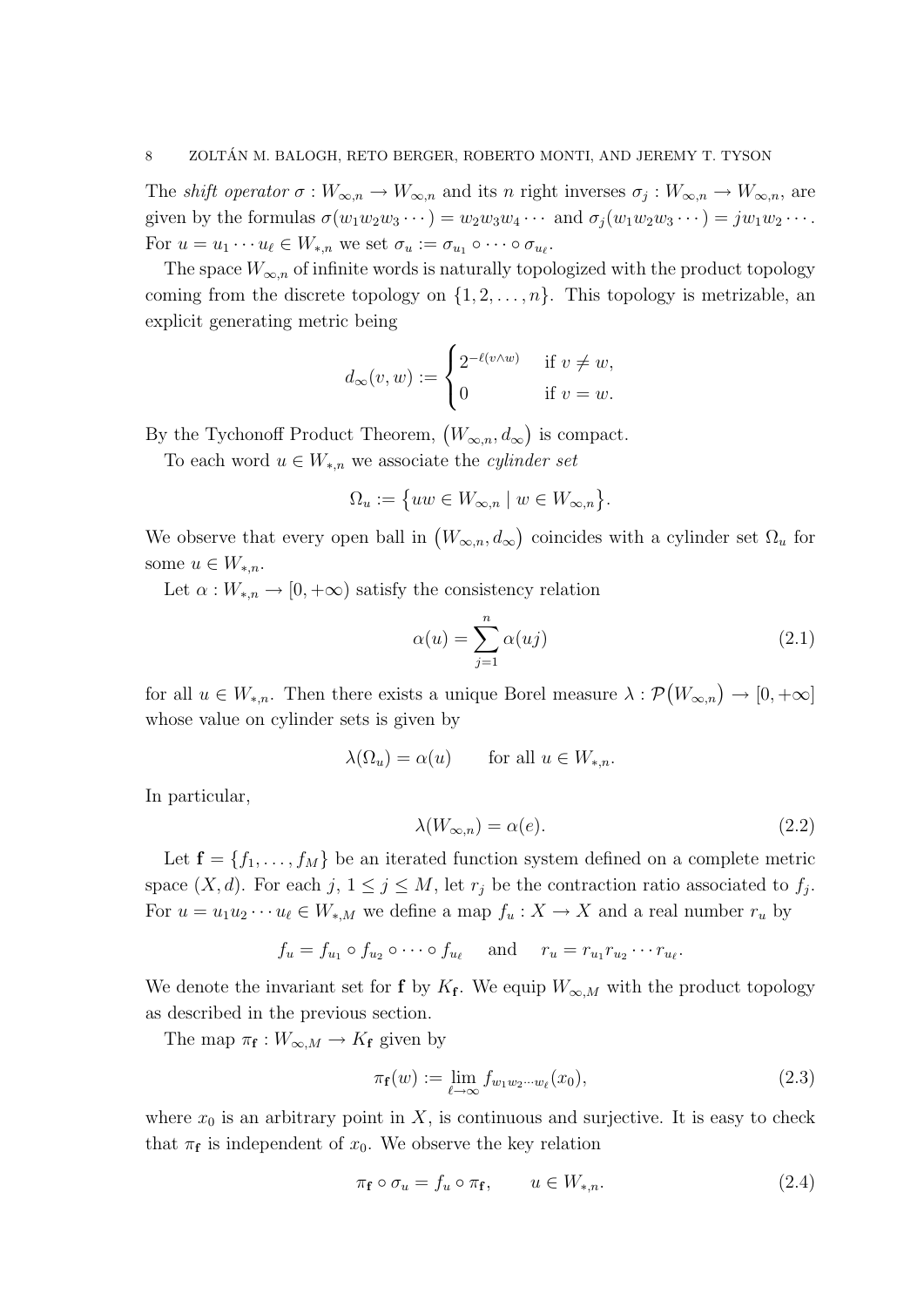The similarity dimension for the iterated function system  $f$  is the unique nonnegative real number d for which

$$
\sum_{j=1}^{M} r_j^d = 1.
$$

This value depends only on the vector  $\mathbf{r} = (r_1, \ldots, r_M)$  of contraction ratios associated to f. We write  $d_{\mathbf{r}}$  for the similarity dimension of f. Define  $\alpha : W_{*,M} \to [0, +\infty)$  by the formula  $\alpha(u) := r_u^{d_r}$ . This function satisfies (2.1) since

$$
\sum_{j=1}^{M} \alpha(uj) = \sum_{j=1}^{M} r_{uj}^{d_{\mathbf{r}}} = r_u^{d_{\mathbf{r}}} \sum_{j=1}^{M} r_j^{d_{\mathbf{r}}} = r_u^{d_{\mathbf{r}}} = \alpha(u).
$$

Hence there exists a Borel measure  $\lambda_{\mathbf{r}}$  on  $W_{\infty,M}$  with

$$
\lambda_{\mathbf{r}}(\Omega_u) = r_u^{d_{\mathbf{r}}} \tag{2.5}
$$

for all  $u \in W_{*,M}$ . By (2.2),  $\lambda_r$  is a probability measure.

2.2. **Energy and Dimension.** Let  $(X, d)$  be a complete metric space and s a positive real number. The s-energy of a mass distribution  $\nu$  supported on a compact set  $K \subset X$  is defined to be

$$
\mathcal{E}_s(K,\nu) := \int_K \int_K d(x,y)^{-s} d\nu(x) d\nu(y).
$$

The following theorem relates these energies to Hausdorff dimension. For a proof, see [9].

**Proposition 2.1** (s-energy versus Hausdorff dimension). Let  $K \subset X$  be a Borel set and let s be a positive real number. Then the following holds:

- (a) If the s-energy  $\mathcal{E}_s(K,\nu)$  is finite for some mass distribution  $\nu$  supported on K, then dim<sub>cc</sub>  $K \geq s$ .
- (b) If  $\mathcal{H}^s(K) > 0$ , then for each t,  $0 < t < s$ , there exists a mass distribution  $\nu$ supported on K whose t-energy  $\mathcal{E}_t(K,\nu)$  is finite.

Let G be a Carnot group. Denote by  $\tau_a : \mathbb{G} \to \mathbb{G}$  the operation of left translation by  $a \in \mathbb{G}$ , i.e.,  $\tau_a(p) = a * p$ . Fix positive real numbers  $r_j < 1$ ,  $j = 1, ..., M$ , and let  $r_{max}$  < 1 denote the largest of these values. We denote by  $d_{\bf r}$  the similarity dimension for the M-tuple  $\mathbf{r} = (r_1, \ldots, r_M)$ . We will always assume that  $M \geq 2$  which implies that  $d_{\mathbf{r}} > 0$ .

For  $\mathbf{a} = (a_1, \ldots, a_M) \in \mathbb{G}^M$  we denote the self-similar set for the iterated function system  $\{\tau_{a_1} \circ \delta_{r_1}, \ldots, \tau_{a_M} \circ \delta_{r_M}\}\$ by  $K_{\mathbf{a}}$ . Let  $\pi_{\mathbf{a}}$  be the symbolic representation map from  $W_{\infty,M}$  to  $K_{\mathbf{a}}$  as in (2.3).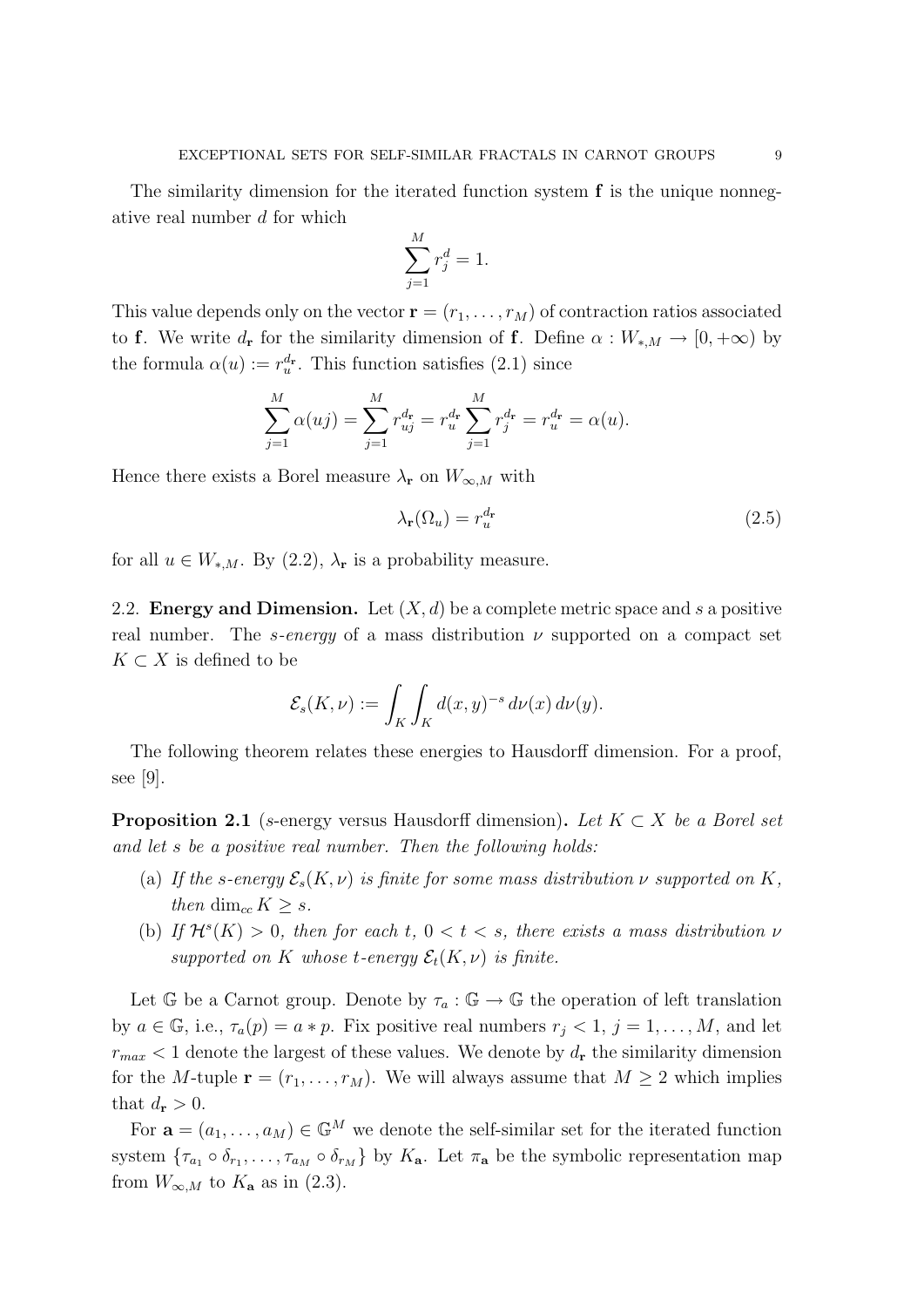**Proposition 2.2** (Finiteness of the s-energy). Let  $s < d_r$  be a positive real number. If there exists a measure  $\mu$  on  $\mathbb{G}^M$  such that the inequality

$$
\int_{B_R^M} d\big(\pi_\mathbf{a}(v), \pi_\mathbf{a}(w)\big)^{-s} d\mu(\mathbf{a}) \le L r_{v \wedge w}^{-s}
$$
\n(2.6)

holds for all  $R > 0$  and all distinct words  $v, w \in W_{\infty,M}$  with constant  $L = L(\mathbb{G}, R)$ independent of v and w, then  $\dim_{cc} K_{\mathbf{a}} \geq s$  for  $\mu$ -almost every  $\mathbf{a} \in \mathbb{G}^M$ .

*Proof.* Since  $d_{\mathbf{r}} > 0$ , we know that  $\sum_{j=1}^{M} r_j^{2d_{\mathbf{r}}} < 1$ . We consider the Borel measure  $\lambda_{\mathbf{r}}$  on  $W_{\infty,M}$  described in subsection 2.1. The product measure  $\lambda_{\mathbf{r}} \otimes \lambda_{\mathbf{r}}$  on the set  $\Delta := \{(v, w) \in W^2_{\infty, M} \mid v = w\}$  vanishes, because  $\Delta \subset \bigcup_{u \in W_{\ell,M}} \Omega_u \times \Omega_u$  for each  $\ell$ and therefore

$$
(\lambda_{\mathbf{r}} \otimes \lambda_{\mathbf{r}})(\Delta) \leq \sum_{u \in W_{\ell,M}} \lambda_{\mathbf{r}}(\Omega_u)^2 = \sum_{u \in W_{\ell,M}} r_u^{2d_{\mathbf{r}}} = \left(\sum_{j=1}^M r_j^{2d_{\mathbf{r}}}\right)^{\ell} \stackrel{\ell \to \infty}{\longrightarrow} 0. \tag{2.7}
$$

Using this fact and (2.6) we get

$$
\int_{W^2_{\infty,M}} \int_{B_R^M} d(\pi_{\mathbf{a}}(v), \pi_{\mathbf{a}}(w))^{-s} d\mu(\mathbf{a}) d(\lambda_{\mathbf{r}} \otimes \lambda_{\mathbf{r}})(v, w) \le L(\mathbb{G}, R) \int_{W^2_{\infty,M} \backslash \Delta} r_{v \wedge w}^{-s} d(\lambda_{\mathbf{r}} \otimes \lambda_{\mathbf{r}})(v, w).
$$

The integrand  $\varphi(v, w) = r_{v \wedge w}^{-s}$  in the latter integral has the property that

$$
\varphi\left(W_{\infty,M}^2 \setminus \Delta\right) = \left\{r_u^{-s} \mid u \in W_{*,M}\right\}
$$

is a countable subset of  $\mathbb{R}$ , since  $W_{*,M}$  is countable. Thus

$$
\int_{W_{\infty,M}^2 \backslash \Delta} r_{v \wedge w}^{-s} d(\lambda_{\mathbf{r}} \otimes \lambda_{\mathbf{r}})(v, w) = \sum_{u \in W_{*,M}} r_u^{-s} (\lambda_{\mathbf{r}} \otimes \lambda_{\mathbf{r}}) \left( \left\{ (v, w) \in W_{\infty,M}^2 \setminus \Delta \mid v \wedge w = u \right\} \right)
$$
  

$$
\leq \sum_{u \in W_{*,M}} r_u^{-s} (\lambda_{\mathbf{r}} \otimes \lambda_{\mathbf{r}}) (\Omega_u^2) = \sum_{\ell \in \mathbb{N}} \sum_{u \in W_{\ell,M}} r_u^{d_{\mathbf{r}} - s} \lambda_{\mathbf{r}} (\Omega_u)
$$
  

$$
\leq \sum_{\ell \in \mathbb{N}} r_{max}^{d_{\mathbf{r}} - s} (\lambda_{\mathbf{r}} \otimes \lambda_{\mathbf{r}}) (\Omega_u^2) = \sum_{\ell \in \mathbb{N}} \sum_{u \in W_{\ell,M}} r_u^{d_{\mathbf{r}} - s} \lambda_{\mathbf{r}} (\Omega_u)
$$
  

$$
= \lambda_{\mathbf{r}} (W_{\infty,M}) = 1
$$

which is finite since  $s < d_r$  and  $r_{max} < 1$ . Applying Fubini's theorem, we see that

$$
\int_{B_R^M} \int_{W_{\infty,M}} \int_{W_{\infty,M}} d(\pi_\mathbf{a}(v), \pi_\mathbf{a}(w))^{-s} d\lambda_\mathbf{r}(v) d\lambda_\mathbf{r}(w) d\mu(\mathbf{a})
$$
\n(2.8)

is finite. The image measure  $\nu_{\bf a} = (\pi_{\bf a})_{\#}(\lambda_{\bf r})$  is a mass distribution supported on  $K_{\bf a}$ , since  $0 < \lambda_{\mathbf{r}}(W_{\infty,M}) = 1 < +\infty$ . From (2.8) it follows that the s-energy

$$
\int\limits_{K_{\mathbf{a}}}\int\limits_{K_{\mathbf{a}}} d(x,y)^{-s} d\nu_{\mathbf{a}}(x) d\nu_{\mathbf{a}}(y) = \int\limits_{W_{\infty,M}}\int\limits_{W_{\infty,M}} d(\pi_{\mathbf{a}}(v), \pi_{\mathbf{a}}(w))^{-s} d\lambda_{\mathbf{r}}(v) d\lambda_{\mathbf{r}}(w)
$$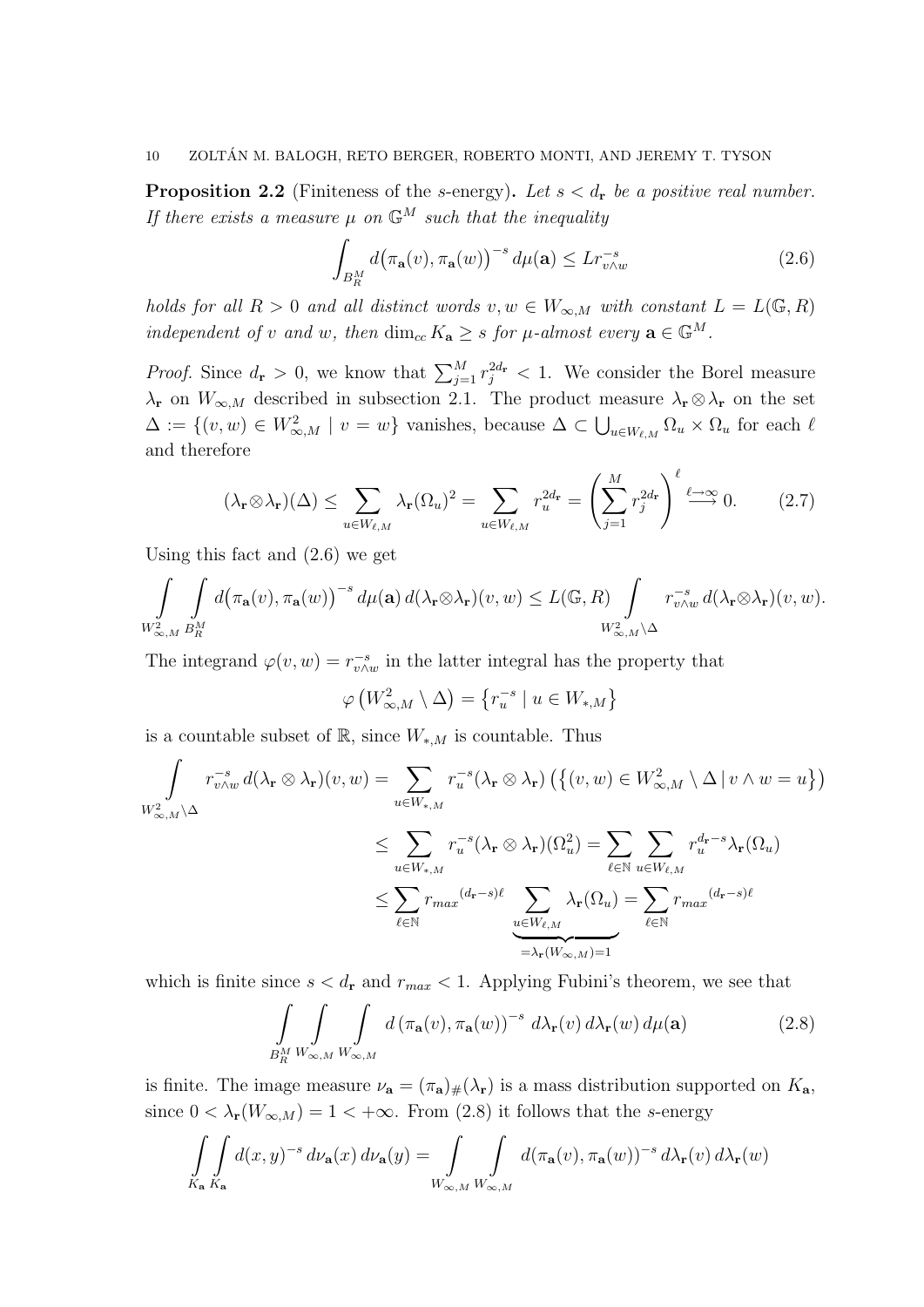is finite for  $\mu$ -almost every  $a \in B_R^M$ . The result now follows from Proposition 2.1, after passing to the limit as  $R \to \infty$ .

## 3. Iterated Baker–Campbell–Hausdorff formula

Let  $\mathfrak g$  be a finite dimensional, stratified, nilpotent Lie algebra of step  $S \geq 2$ . For any word  $w \in W_{s,n}, s, n \in \mathbb{N}$ , we define the nested commutator or nested bracket of s elements chosen from  $x_1, \ldots, x_n \in \mathfrak{g}$  and specified by w in the following way

$$
(x_1, \ldots, x_n)_w = [x_{w_1}, [\ldots [x_{w_{s-1}}, x_{w_s}] \ldots]].
$$
\n(3.1)

The number  $s \in \mathbb{N}$  is the length of the commutator.

**Lemma 3.1.** Any bracket of s elements chosen from  $x_1, \ldots, x_n \in \mathfrak{g}$  is a linear combination with coefficients  $\pm 1$  of nested commutators of the form  $(x_1, \ldots, x_n)_w$  with  $w \in W_{s,n}.$ 

Proof. The easy proof of this lemma relies upon the Jacobi identity (see e.g. [6, p. 12]). The proof is by induction on the length of the commutator and the induction basis is the identity  $[[x_1, x_2], [x_3, x_4]] = [x_4, [x_3, [x_1, x_2]]] - [x_3, [x_2, [x_1, x_2]]].$ 

The Baker–Campbell–Hausdorff formula provides a Lie group structure on the Lie algebra  $\mathfrak g$ . From now on, the number  $S \geq 2$  is fixed and we let

$$
V_n = W_{1,n} \cup \cdots \cup W_{S,n}, \qquad n \in \mathbb{N},
$$

and

$$
V_* = \bigcup_{n \in \mathbb{N}} V_n.
$$

Theorem 3.2 (Baker–Campbell–Hausdorff formula). There exists a choice of constants  $c_w \in \mathbb{Q}$ ,  $w \in V_2$ , making the operation  $* : \mathfrak{g} \times \mathfrak{g} \to \mathfrak{g}$ 

$$
x_1 * x_2 = \sum_{w \in V_2} c_w(x_1, x_2)_w \tag{3.2}
$$

an associative group law on g.

For a proof of this theorem, see e.g. [7, Theorem 1.2.1].

**Example 3.3.** When the step S is equal to 2, formula  $(3.2)$  reads

$$
x_1 * x_2 = x_1 + x_2 + \frac{1}{2}[x_1, x_2].
$$
\n(3.3)

When the step  $S$  is equal to 3, the formula reads

$$
x_1 * x_2 = x_1 + x_2 + \frac{1}{2}[x_1, x_2] + \frac{1}{12}[x_1, [x_1, x_2]] - \frac{1}{12}[x_2, [x_1, x_2]],
$$
(3.4)

i.e.  $c_1 = c_2 = 1$ ,  $c_{12} = 1/2$ ,  $c_{21} = 0$ ,  $c_{112} = 1/12$ ,  $c_{212} = -1/12$ , whereas all other constants vanish.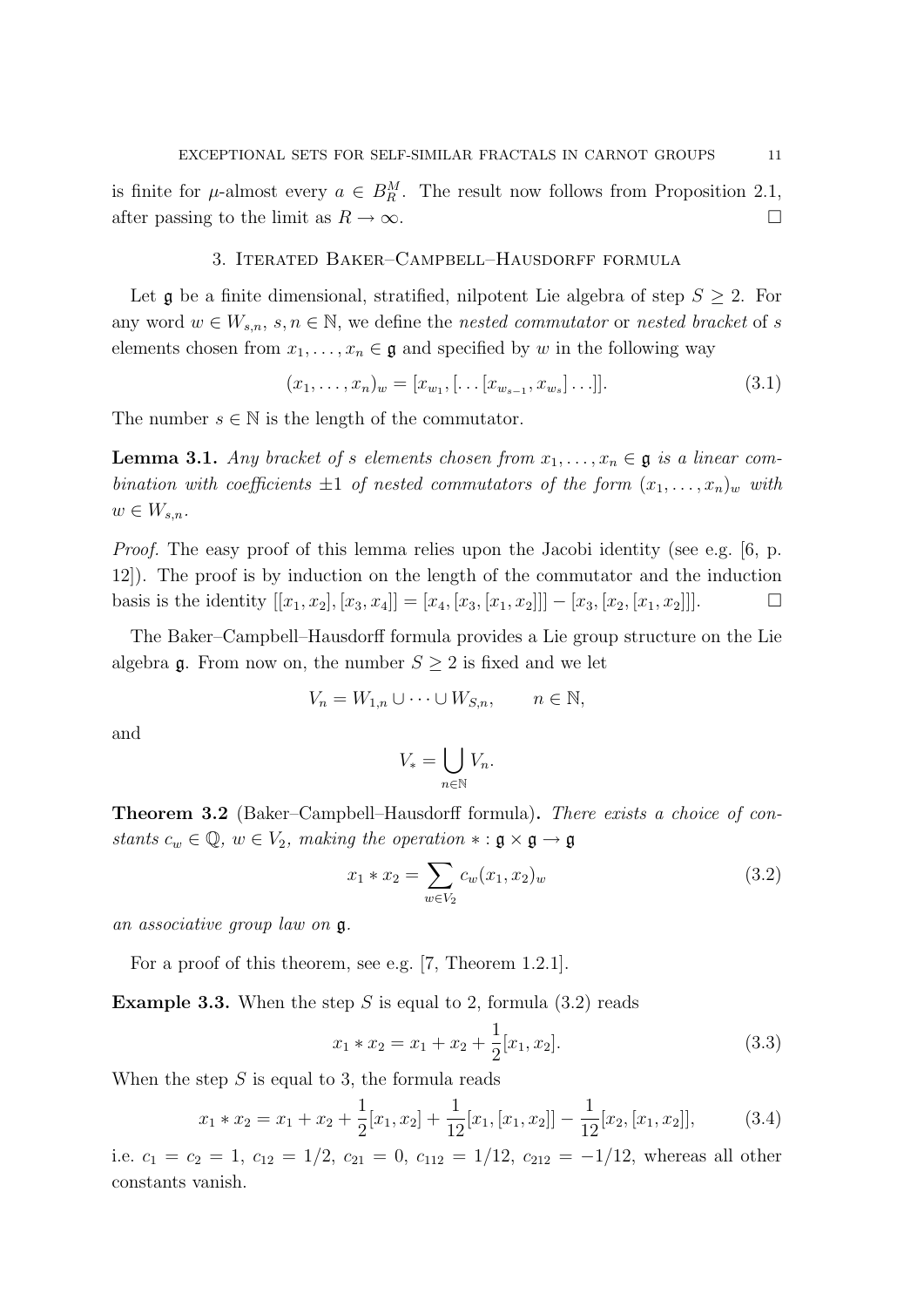From now on, the constants  $c_w$  for  $w \in V_2$  are given by Theorem 3.2. We are not interested in their precise value. We are rather interested in the following iteration of the formula.

**Theorem 3.4** (Iterated Baker–Campbell–Hausdorff formula). For any  $S \geq 2$  there exist a finite set  $A \subset \mathbb{Q}$  and constants  $c_w \in A$ ,  $w \in V_*$ , such that for any stratified nilpotent Lie algebra g of step S we have

$$
\left(\cdots\left(\left(x_1 \ast x_2\right) \ast x_3\right) \cdots\right) \ast x_n = \sum_{w \in V_n} c_w(x_1, \ldots, x_n)_w \tag{3.5}
$$

for all  $x_1, \ldots, x_n \in \mathfrak{g}, n \geq 2$ .

The brackets on the left hand side of  $(3.5)$  can be dropped since the operation  $*$  is associative. We shall denote the iterated product on the left hand side by  $\sum_{k=1}^{n} x_k =$  $x_1 * \cdots * x_n$ .

**Example 3.5.** When  $S = 2$ , formula (3.5) reads

$$
x_1 * \cdots * x_n = \sum_{i=1}^n x_i + \frac{1}{2} \sum_{1 \le i < j \le n} [x_i, x_j].
$$

When  $S = 3$ , the formula reads

$$
x_1 * \cdots * x_n = \sum_{i=1}^n x_i + \frac{1}{2} \sum_{1 \le i < j \le n} [x_i, x_j] + \frac{1}{4} \sum_{1 \le i < j < k \le n} [x_i, [x_j, x_k]]
$$
  
 
$$
+ \frac{1}{12} \sum_{i=1}^{n-1} \sum_{i < j \le n} [x_i, [x_i, x_j]] - \frac{1}{12} \sum_{j=1}^n \sum_{i,k > j} [x_i, [x_j, x_k]]. \tag{3.6}
$$

This formula can be proved by induction on  $n \geq 2$  starting from (3.4).

*Proof of Theorem 3.4.* We define recursively subsets  $A_n \subset \mathbb{Q}$ ,  $n \in \mathbb{N}$ , in the following way. Let  $A_1 = \{0, 1\}$ , fix the constants  $c_w$ ,  $w \in V_2$ , as in Theorem 3.2, and let

$$
A_2 = \{c_w \in \mathbb{Q} : w \in V_2\}.
$$
\n(3.7)

Now assume that  $A_1 \subset A_2 \subset \cdots \subset A_n$  are already defined. Let  $\ell_{n+1} = (nS)^S$  and define

$$
A_{n+1} = \left\{ \sum_{h=1}^{\ell_{n+1}} d_h d_{0,h} d_{1,h} \cdots d_{i,h} \, | \, d_h \in \{\pm 1\}, d_{0,h} \in A_2, d_{1,h}, \ldots, d_{i,h} \in A_n, \, i \leq S - 1 \right\}.
$$
\n
$$
(3.8)
$$

For any  $n \in \mathbb{N}$  and  $m = 1, \ldots, n$ , we denote by  $V_n^m$  the set of all words  $w \in V_n$ , with  $w = w_1 \cdots w_i$  for some  $i = 1, \ldots, S$ , such that the set

$$
\{w_1,\ldots,w_i\}\subset\{1,\ldots,n\}
$$

contains exactly m distinct elements.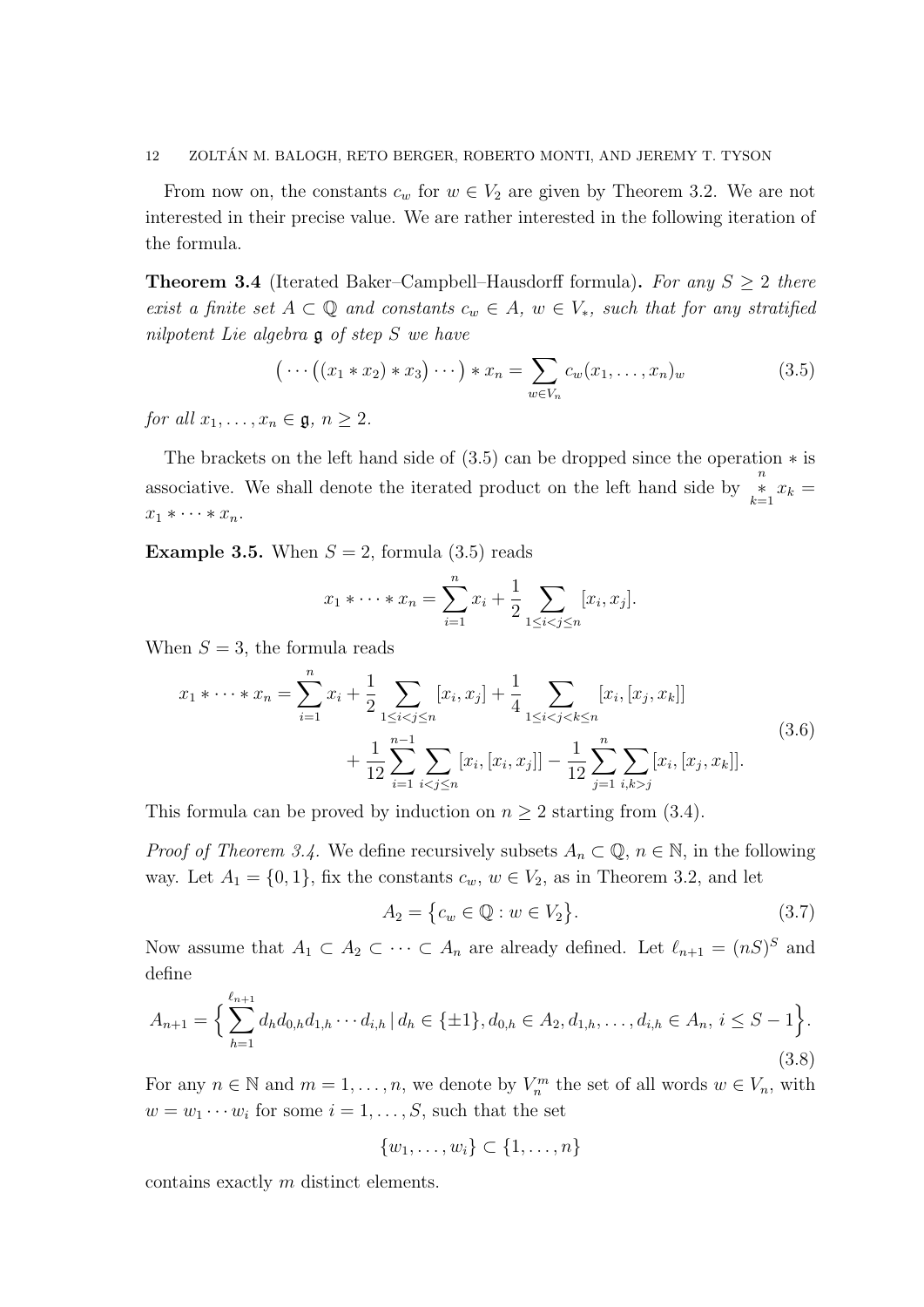We claim there is a choice of constants  $c_w \in \mathbb{Q}$  for all  $w \in V_*$  such that (3.5) holds for any  $x_1, \ldots, x_n \in \mathfrak{g}$  and moreover that

$$
c_w \in A_m \qquad \text{for all } w \in V_n^m, \ 2 \le m \le \min\{n, S\}. \tag{3.9}
$$

The claim implies Theorem 3.4. Indeed, suppose that the claim holds. Then the set  $A = A_S$  is finite and by (3.9) the formula (3.5) holds with constants  $c_w \in A$ . In fact, commutators of more than  $S$  elements vanish by  $(1.5)$ , and thus the sum in  $(3.5)$ ranges only over those  $w \in W_n^m$  with  $m \leq S$ .

The proof of the claim is by induction on n. The induction basis is  $n = 2$ . In this case,  $(3.5)$  reduces to  $(3.2)$ . Now assume that  $(3.5)$  holds for n, i.e. there are constants  $c_w \in A_n$  such that the formula holds for any n elements  $x_1, \ldots, x_n \in \mathfrak{g}$ . Moreover, assume that (3.9) holds. Let  $x_1, \ldots, x_{n+1} \in \mathfrak{g}$  and set  $x = x_1 * \cdots * x_n$ . Here and in the sequel, we use the notation  $x_w = (x_1, \ldots, x_n)_w$ . By the inductive hypothesis,

$$
x = \sum_{w \in V_n} c_w x_w \tag{3.10}
$$

with  $c_w \in A_n$ . By (3.2) and by the associativity of the operation  $\ast$ , we obtain

$$
\sum_{k=1}^{n+1} x_k = x * x_{n+1} = \sum_{v \in V_2} c_v(x, x_{n+1})_v.
$$
 (3.11)

For any word  $v \in V_2$ , with  $v = v_1 \cdots v_i$  for some  $i = 1, \ldots, S$ , we let

$$
|v|_1 = \text{card} \{ h \in \{1, \ldots, i\} \, | \, v_h = 1 \}.
$$

Then we define the word  $\hat{v} \in V_{|v|_1+1}$  in the following way:

- i) The  $|v|_1$  indexes 1 in v are progressively relabeled to  $1, \ldots, |v|_1$ ;
- ii) The  $i |v|_1$  indexes 2 in v are relabeled to  $|v|_1 + 1$ .

We denote the resulting word by  $\hat{v}$ . For example, if  $v = 11221211$  then  $\hat{v} = 12663645$ . Using this notation, we have

$$
(x, x_{n+1})_v = (\underbrace{x, \ldots, x}_{|v|_1}, x_{n+1})_{\widehat{v}} = \sum_{w_1, \ldots, w_{|v|_1} \in V_n} c_{w_1} \cdots c_{w_{|v|_1}} (x_{w_1}, \ldots, x_{w_{|v|_1}}, x_{n+1})_{\widehat{v}}.
$$

By Lemma 3.1, there exist constants  $d_{v,w_1,\dots,w_{|v|_1}}^u \in \{0,\pm 1\}$ ,  $u \in V_{n+1}$ , such that

$$
(x_{w_1}, \ldots, x_{w_{|v|_1}}, x_{n+1})_{\widehat{v}} = \sum_{u \in V_{n+1}} d_{v,w_1,\ldots,w_{|v|_1}}^u (x_1, \ldots, x_{n+1})_u.
$$
 (3.12)

From  $(3.11)$  and  $(3.12)$ , we finally obtain

$$
\sum_{k=1}^{n+1} x_k = \sum_{u \in V_{n+1}} c_u(x_1, \dots, x_{n+1})_u,
$$
\n(3.13)

where

$$
c_u = \sum_{v \in V_2} \sum_{w_1, \dots, w_{|v|_1} \in V_n} c_v c_{w_1} \cdots c_{w_{|v|_1}} d_{v, w_1, \dots, w_{|v|_1}}^u \in A_{n+1}.
$$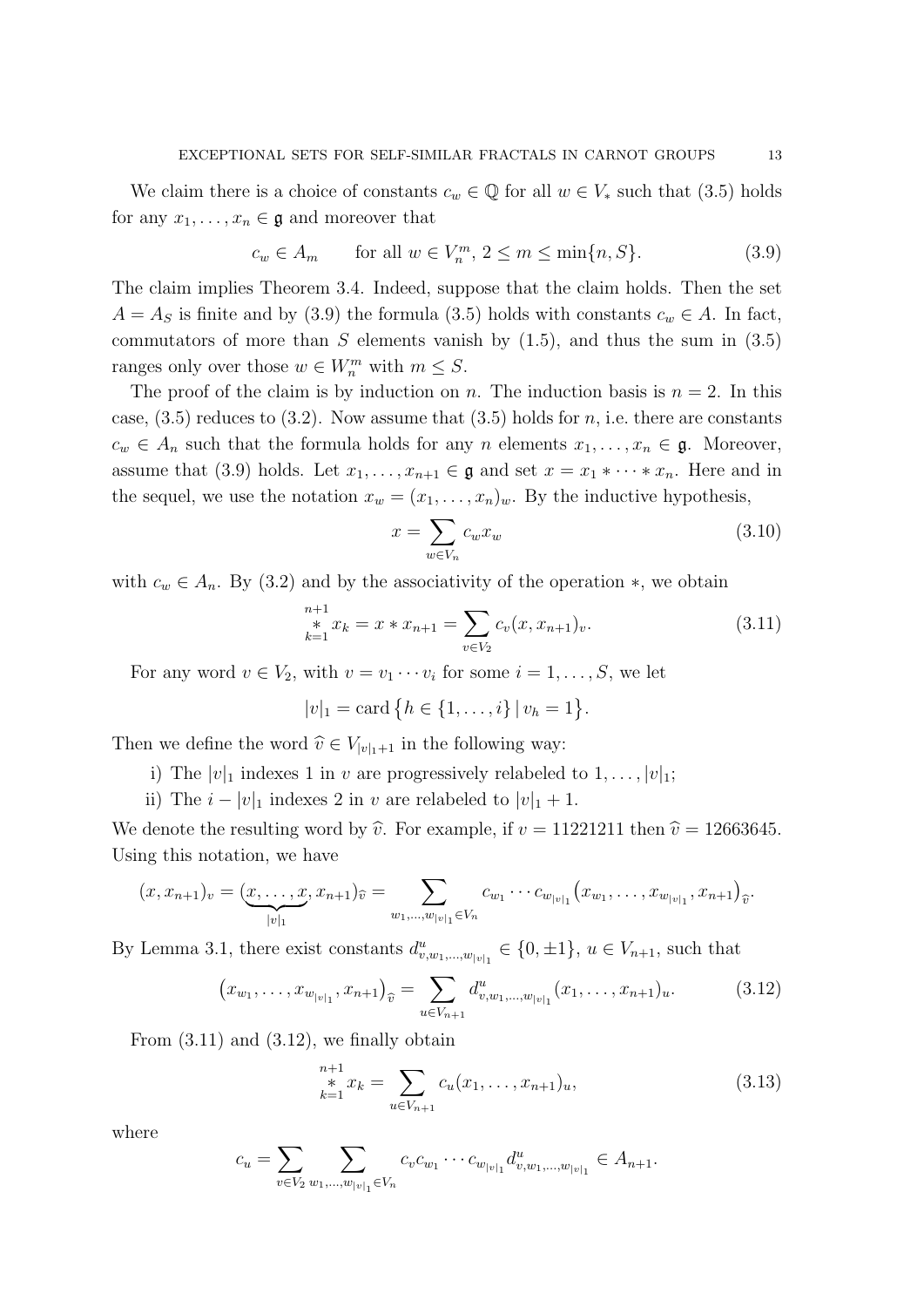In the sum, there are at most  $\ell_{n+1} = (nS)^S$  summands.

Now we show that  $c_u \in A_m$  for all  $u \in V_{n+1}^m$  with  $2 \le m \le \min\{n+1, S\}$ . Assume that in  $(x_1, \ldots, x_{n+1})_u$  there appear at most  $m \leq S$  distinct elements chosen from  $x_1, \ldots, x_{n+1}$  (if  $m > S$  then  $(x_1, \ldots, x_{n+1})_u = 0$  by  $(1.5)$ ). From  $(3.12)$ , we deduce that in the commutator  $(x_{w_1},...,x_{w_{|v|_1}},x_{n+1})_{\hat{v}}$  there appear at most m distinct elements  $\widehat{v}$ chosen from  $x_1, \ldots, x_{n+1}$ . On the other hand,  $x_{n+1}$  must appear at least once. If this is not the case, then we have either  $(x, x_{n+1})_v = 0$  or  $v \in W_{1,2}$  and there would be nothing to prove. It follows that in each commutator  $x_{w_1}, \ldots, x_{w_{|v|_1}}$  there can appear at most  $m-1$  distinct elements chosen from  $x_1, \ldots, x_n$ . Then, by induction we have  $c_{w_1}, \ldots, c_{w_{|v|_1}} \in A_{m-1}$ . This shows that  $c_u \in A_m$ .

For  $i = 1, \ldots, S$ , let us introduce the ordered pairs of words

$$
G_{i,n} = W_{i,n} \times W_{i,S} \text{ and } G_n = G_{1,n} \cup \dots \cup G_{S,n}.
$$
 (3.14)

For any pair  $(w, k) \in G_n$ , define

$$
(x_1, \ldots, x_n)_{w,k} = [x_{w_1}^{(k_1)}, [ \ldots [x_{w_{i-1}}^{(k_{i-1})}, x_{w_i}^{(k_i)}] \ldots ]];
$$
\n(3.15)

see (1.6) for the notation used here. The first word  $w = w_1 \cdots w_i$  of the pair  $(w, k)$  in  $G_{i,n}$  selects i elements out of n elements  $x_1, \ldots, x_n \in \mathfrak{g}$ . The second word  $k = k_1 \cdots k_i$ selects corresponding strata in the Lie algebra decomposition (1.4). We also define the weight of a word  $k \in W_{i,S}$  to be

$$
|k|=k_1+\cdots+k_j.
$$

Corollary 3.6. Let  $x = x_1 * \cdots * x_n$  with  $x_1, \ldots, x_n \in \mathfrak{g}$ , and  $x = x^{(1)} + \cdots + x^{(S)}$ with  $x^{(i)} \in \mathfrak{g}_i$ . Then, for any  $i = 1, \ldots, S$  we have

$$
x^{(i)} = \sum_{\substack{(w,k)\in G_n \\ |k|=i}} c_w(x_1, \dots, x_n)_{w,k}.
$$
 (3.16)

*Proof.* First notice that if  $w \in W_{i,n}$ ,  $i = 1, \ldots, S$ , then

$$
(x_1,\ldots,x_n)_w=\sum_{k\in W_{i,S}}(x_1,\ldots,x_n)_{w,k}.
$$

Then by Theorem 3.4 we obtain

$$
x = \sum_{w \in V_n} c_w(x_1, \dots, x_n)_w = \sum_{(w,k) \in G_n} c_w(x_1, \dots, x_n)_{w,k}.
$$

On the other hand, from (1.5) it follows that for all  $i, j \geq 1$ 

$$
[\mathfrak{g}_i,\mathfrak{g}_j]\subset \mathfrak{g}_{i+j},
$$

and thus  $(x_1, \ldots, x_n)_{w,k} \in \mathfrak{g}_i$  if  $|k| = i$ . Formula (3.16) follows.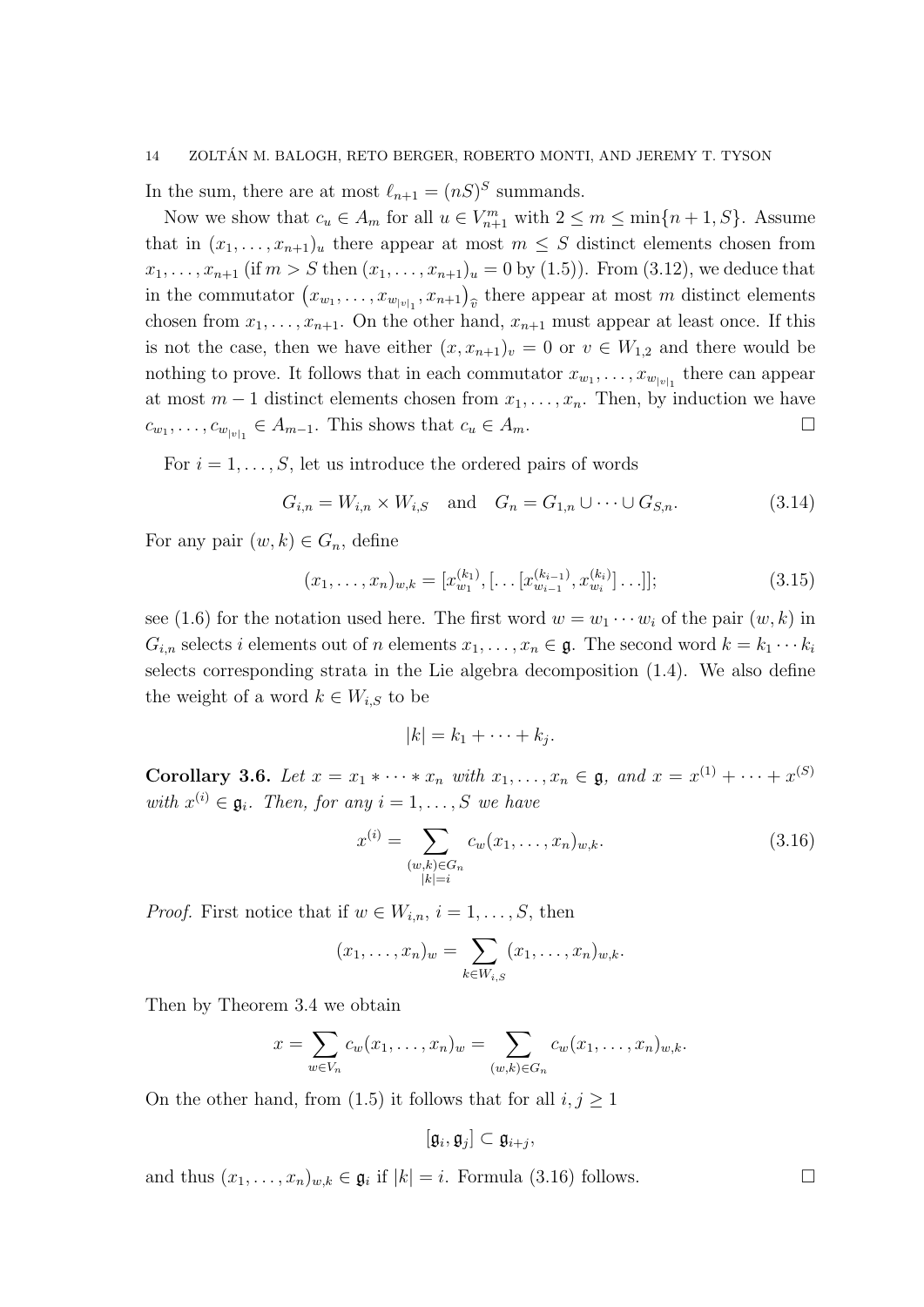### 4. Transition map

Let us recall that we have identified the group G and its Lie algebra g via the Baker–Campbell–Hausdorff formula. Throughout this section, we write  $\mathfrak g$  in place of G to conform with the notation of the previous section.

Let  $a_1, \ldots, a_M \in \mathfrak{g}$  and  $r_1, \ldots, r_M > 0$ . Throughout this section, we assume that

$$
r_{max} = \max\{r_1, \dots, r_M\} < \frac{1}{2}.\tag{4.1}
$$

Let  $f_j: \mathfrak{g} \to \mathfrak{g}$  denote the contraction  $f_j(x) = a_j * \delta_{r_j}(x)$ ,  $j = 1, \ldots, M$ . Denote by  $K_{\mathbf{a}}$  the invariant set of  $\mathbf{f} = \{f_1, \ldots, f_M\}$ , where  $\mathbf{a} = (a_1, \ldots, a_M) \in \mathfrak{g}^M$  is the M-tuple of translation vectors. The projection  $\pi_{\mathbf{a}} : W_{\infty,M} \to K_{\mathbf{a}}$  is

$$
\pi_{\mathbf{a}}(\omega)=\lim_{\ell\to\infty}f_{\omega_1}\circ\ldots\circ f_{\omega_\ell}(0).
$$

For  $\omega, \upsilon \in W_{\infty,M}$ , define the transition map  $T_{\omega,\upsilon} = (T_{\omega,\upsilon}^1, \ldots, T_{\omega,\upsilon}^M) : \mathfrak{g}^M \to \mathfrak{g}^M$ 

$$
T_{\omega,v}^j(\mathbf{a}) = \begin{cases} \pi_\mathbf{a}(\omega)^{-1} * \pi_\mathbf{a}(v) & \text{for } j = 1 \\ a_i & \text{for } j = 2, \dots, M. \end{cases}
$$
(4.2)

In what follows, we will make use of words in  $W_{\infty,M}$  indexed by words chosen from another symbol set  $W_{i,\infty}$ . For this reason, in the remainder of this section we denote elements of  $W_{\infty,M}$  by Greek letters. The aim of this section is to prove the following theorem.

**Theorem 4.1** (Euclidean bi-Lipschitz continuity of the transition map). Let  $\omega, \upsilon \in$  $W_{\infty,M}$  be such that  $1 = \omega_1 \neq \omega_1$ . For any compact set  $K \subset \mathfrak{g}^M$  there exists a constant  $C = C(K) \geq 1$  independent of  $\omega$  and  $\upsilon$  such that  $T_{\omega,\upsilon}|_K$  is C-bi-Lipschitz continuous on K with respect to the standard metric.

By standard metric, we mean any metric on the vector space  $\mathfrak{g}^M$  which is induced by a norm, e.g., the Euclidean metric. Under the aforementioned identification of g and  $\mathbb{G}$ , this corresponds to the Euclidean metric on  $\mathbb{G}^M$ .

4.1. Projection map. Our first task is to compute an explicit formula for the mapping  $\pi_a$ . Recall that, according to (3.14), we have

$$
G_M = \bigcup_{i=1}^S W_{i,M} \times W_{i,S}.
$$

We use the following notation. For  $(g, k) \in W_{i,M} \times W_{i,S}$  we let

$$
\mathbf{a}_{g,k} = [a_{g_1}^{(k_1)}, [ \dots, [a_{g_{i-1}}^{(k_{i-1})}, a_{g_i}^{(k_i)}] \dots ]]. \tag{4.3}
$$

This is consistent with (3.15). Moreover, for any  $\omega \in W_{\infty,M}$ ,  $v \in W_{i,\infty}$  and  $k \in W_{i,S}$ we let

$$
\mathbf{a}_{v,k}(\omega) = [a_{\omega_{v_1}}^{(k_1)}, [\dots, [a_{\omega_{v_{i-1}}}^{(k_{i-1})}, a_{\omega_{v_i}}^{(k_i)}] \dots]]. \qquad (4.4)
$$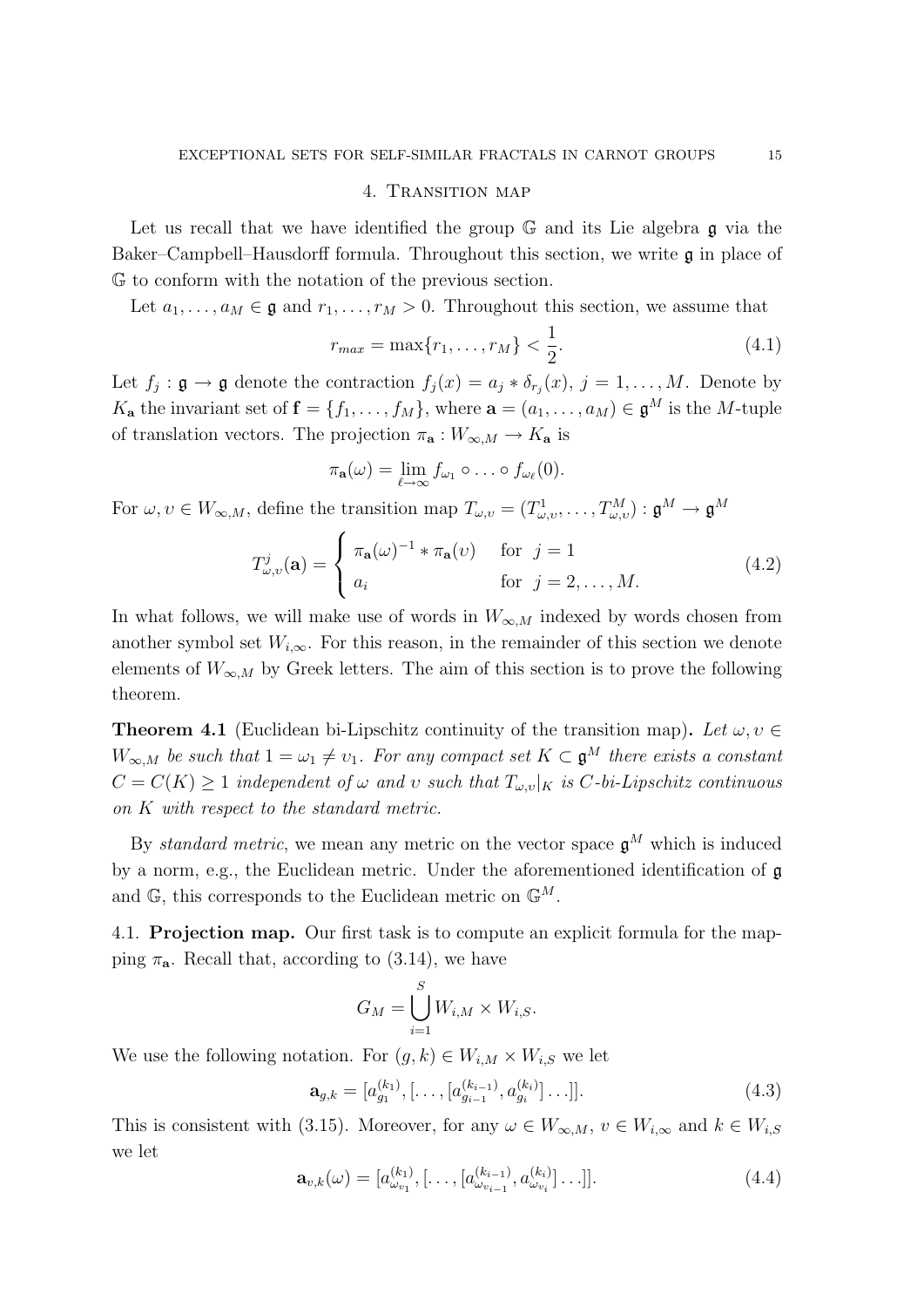For any  $g \in W_{i,M}$  and  $\omega \in W_{\infty,M}$ , let  $W_g(\omega) \subset W_{i,\infty}$  denote the set of all  $v \in W_{i,\infty}$ such that

$$
(a_{\omega_{v_1}}, \ldots, a_{\omega_{v_i}}) = (a_{g_1}, \ldots, a_{g_i}).
$$
\n(4.5)

Finally, let  $r_{\omega_1\cdots\omega_n} = r_{\omega_1}\cdots r_{\omega_n}$ , where we stipulate that the empty product is equal to one. For  $\omega \in W_{\infty,M}$ ,  $v \in W_{i,\infty}$  and  $k \in W_{i,S}$  let

$$
r_{v,k}(\omega) := \prod_{h=1}^{i} r_{\omega_1...\omega_{v_h-1}}^{k_h}.
$$
\n(4.6)

**Lemma 4.2** (Representation Formula for  $\pi_a$ ). For any  $\omega \in W_{\infty,M}$  we have

$$
\pi_{\mathbf{a}}(\omega) = \sum_{(g,k)\in G_M} \gamma_{g,k}(\omega) \mathbf{a}_{g,k},\tag{4.7}
$$

where the coefficients  $\gamma_{g,k}(\omega) \in \mathbb{R}$  are given by

$$
\gamma_{g,k}(\omega) = \sum_{v \in W_g(\omega)} c_v r_{v,k}(\omega). \tag{4.8}
$$

Here, the constants  $c_v \in \mathbb{R}$  are given by Theorem 3.4.

*Proof.* We prove by induction on  $n \in \mathbb{N}$  that for any  $\omega \in W_{\infty,M}$  and  $x \in \mathfrak{g}$  we have

$$
f_{\omega_1} \circ \cdots \circ f_{\omega_n}(x) = \sum_{k=1}^n \delta_{r_{\omega_1 \cdots \omega_{k-1}}}(a_{\omega_k}) * \delta_{r_{\omega_1 \cdots \omega_n}}(x).
$$
 (4.9)

For  $n=1$  this is the definition of  $f_{\omega_1}$ . Using the properties  $\delta_{\varrho}(\delta_{\sigma}(a)) = \delta_{\varrho\sigma}(a)$  and  $\delta_{\varrho}(a) * \delta_{\varrho}(b) = \delta_{\varrho}(a * b)$ , we get

$$
f_{\omega_1} \circ \cdots \circ f_{\omega_{n+1}}(x) = f_{\omega_1} \circ \cdots \circ f_{\omega_n} (f_{\omega_{n+1}}(x))
$$
  
= 
$$
\sum_{k=1}^n \delta_{r_{\omega_1 \cdots \omega_{k-1}}}(a_{\omega_k}) * \delta_{r_{\omega_1 \cdots \omega_n}}(a_{\omega_{n+1}} * \delta_{r_{\omega_{n+1}}}(x))
$$
  
= 
$$
\sum_{k=1}^{n+1} \delta_{r_{\omega_1 \cdots \omega_{k-1}}}(a_{\omega_k}) * \delta_{r_{\omega_1 \cdots \omega_{n+1}}}(x).
$$

This is (4.9) for  $n + 1$ . Choosing  $x = 0$  in (4.9), we obtain

$$
x_n := f_{\omega_1} \circ \ldots \circ f_{\omega_n}(0) = \underset{k=1}{\overset{n}{*}} \delta_{r_{\omega_1 \cdots \omega_{k-1}}}(a_{\omega_k}).
$$

Using the notation  $(4.6)$  and  $(4.4)$  and beginning from  $(3.16)$ , we obtain

$$
x_n = \sum_{(v,k)\in G_n} c_v r_{v,k}(\omega) \mathbf{a}_{v,k}(\omega), \qquad (4.10)
$$

where we also used the property  $\delta_{r_{\omega_1\cdots\omega_{k-1}}}(a_{\omega_k})^{(i)}=r_{\omega_1\cdots\omega_{k-1}}^i a_{\omega_k}^{(i)}, i=1,\ldots,S$ . Formula (4.10) can be rearranged in the following way

$$
x_n = \sum_{(g,k)\in G_M} \gamma_{g,k}^n(\omega) \mathbf{a}_{g,k},
$$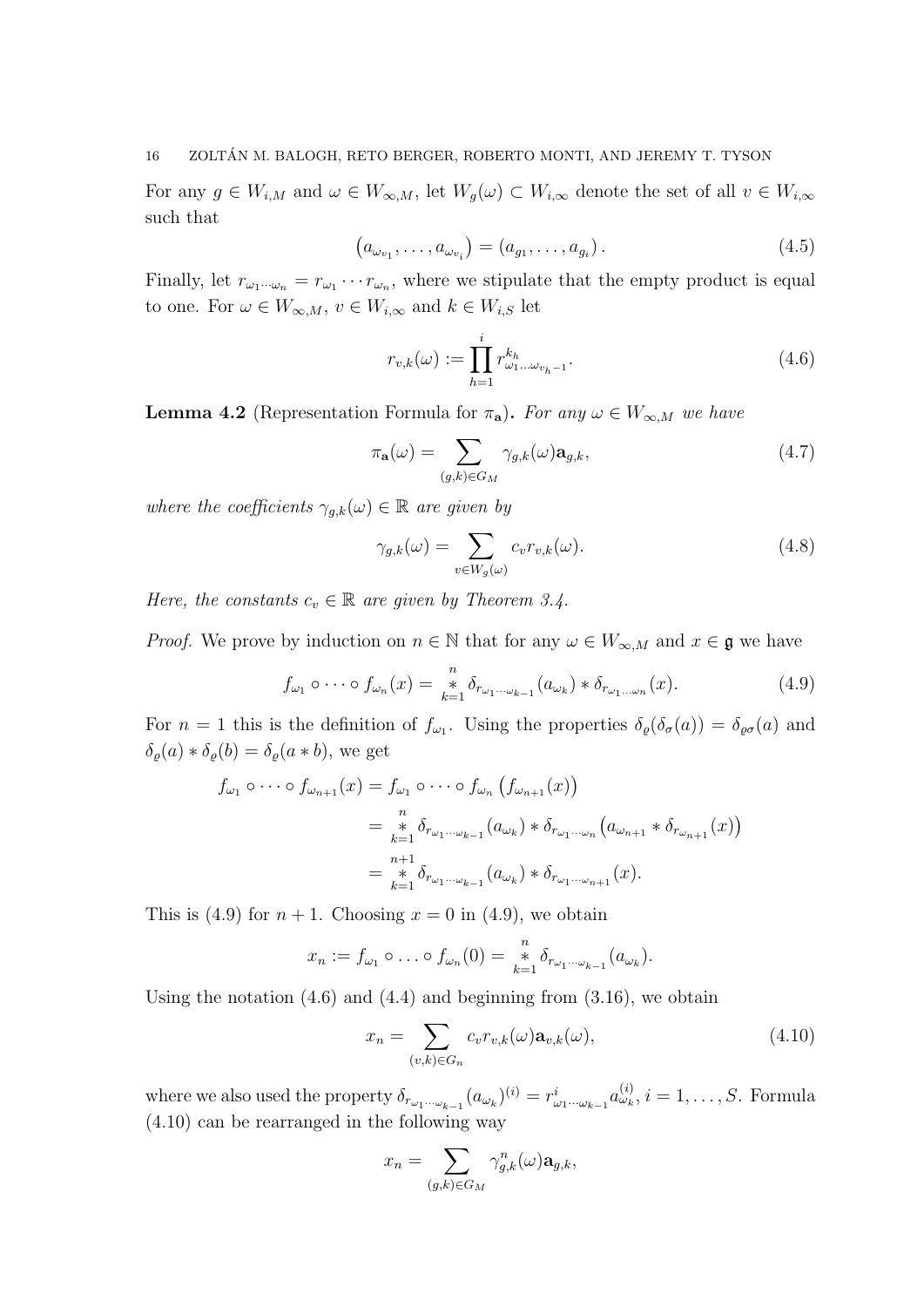where the coefficients  $\gamma_{g,k}^n(\omega) \in \mathbb{R}$  are given by

$$
\gamma_{g,k}^n(\omega) = \sum_{v \in W_g^n(\omega)} c_v r_{v,k}(\omega).
$$

Here  $W_g^n(\omega)$  is the set of  $v \in W_{i,n}$  for which (4.5) holds. Letting  $n \to \infty$  yields  $(4.7).$ 

**Lemma 4.3.** There exists a constant  $C_1 < \infty$  such that

$$
|\gamma_{g,k}(\omega)| \le C_1 \tag{4.11}
$$

for all  $(g, k) \in G_M$  and  $\omega \in W_{\infty,M}$ .

*Proof.* For  $n \in \mathbb{N}$  and  $(g, k) \in G_M$  we have

$$
|\gamma_{g,k}^n(\omega)| = \left| \sum_{v \in W_g^n(\omega)} c_v r_{v,k}(\omega) \right| \le \max_{c_w \in A} |c_w| \sum_{v \in W_g^n(\omega)} r_{v,k}(\omega), \tag{4.12}
$$

where  $A \subset \mathbb{Q}$  is the finite set given by Theorem 3.4. For  $(v, k) \in G_{i,n}, i = 1, \ldots, S$ , using the formula (4.6) we have

$$
r_{v,k}(\omega) = \prod_{h=1}^{i} r_{\omega_1 \cdots \omega_{v_h-1}}^{k_h} \le \prod_{h=1}^{i} \left(\frac{1}{2}\right)^{v_h-1},
$$

since  $r_1, \ldots, r_M < 1/2$  and  $k_1, \ldots, k_i \geq 1$ . Replacing the sum over  $v \in W_g^n(\omega)$  with the sum over all  $v \in W_{i,n}$ , for the appropriate choice of  $i \in \{1, \ldots, S\}$ , we obtain

$$
\sum_{v \in W_g^n(\omega)} r_{v,k}(\omega) \le \sum_{v_1, \dots, v_i=1}^n \prod_{h=1}^i \left(\frac{1}{2}\right)^{v_h - 1} = \left(\sum_{v=1}^n 2^{1-v}\right)^i \le 2^i \le 2^s.
$$

Then (4.11) holds with  $C = 2<sup>S</sup> \max_{c_w \in A} |c_w|$ .

4.2. Formula for the transition map. For  $(g_1, k_1), \ldots, (g_i, k_i) \in G_M$ ,  $i = 1, \ldots, S$ , we let

$$
\mathbf{a}_{g_1,k_1,...,g_i,k_i} = [\mathbf{a}_{g_1,k_1},[\ldots [\mathbf{a}_{g_{i-1},k_{i-1}},\mathbf{a}_{g_i,k_i}]\ldots]].
$$

**Lemma 4.4** (Representation Formula for the transition map). For  $\omega, \upsilon \in W_{\infty,M}$  we have

$$
T_{\omega,v}^1(\mathbf{a}) = \sum_{i=1}^S \sum_{(g_1,k_1),\dots,(g_i,k_i)\in G_M} \Gamma_{g_1,k_1,\dots,g_i,k_i}(\omega,\upsilon) \mathbf{a}_{g_1,k_1,\dots,g_i,k_i},\tag{4.13}
$$

where the coefficients  $\Gamma_{g_1,k_1,\dots,g_i,k_i}(\omega,\nu) \in \mathbb{R}$  are given by

$$
\Gamma_{g_1,k_1,\dots,g_i,k_i}(\omega,\upsilon) = \sum_{u \in W_{i,2}} c_u \prod_{h=1}^i (-1)^{u_h} \gamma_{g_h,k_h}(\omega^{u_h}), \quad \omega^{u_h} = \begin{cases} \omega, & u_h = 1, \\ \upsilon, & u_h = 2. \end{cases} \tag{4.14}
$$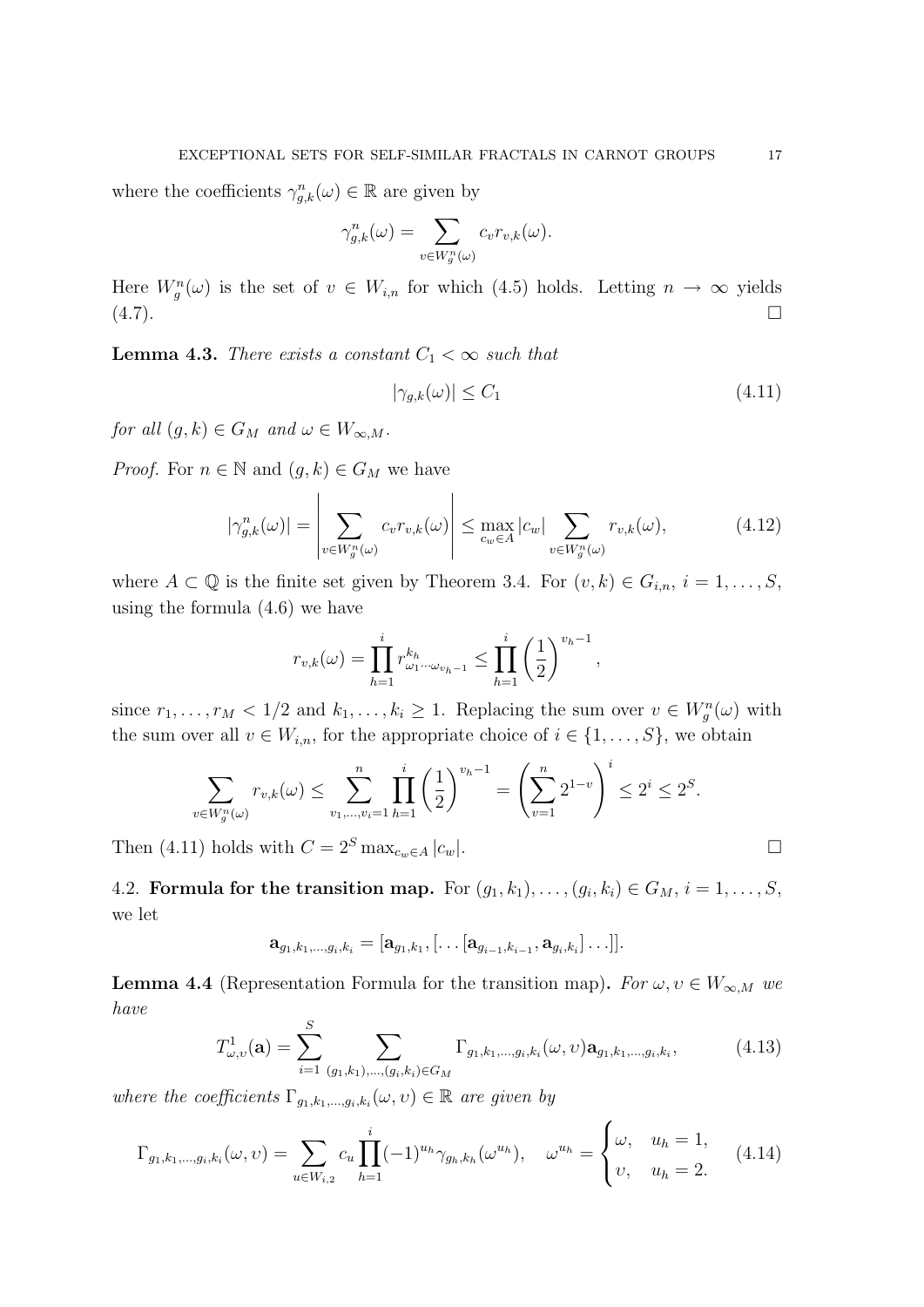18 ZOLTAN M. BALOGH, RETO BERGER, ROBERTO MONTI, AND JEREMY T. TYSON ´ *Proof.* Let  $x_1 = \pi_a(\omega)^{-1} = -\pi_a(\omega)$  and  $x_2 = \pi_a(\nu)$ . From (3.2) we get

$$
T_{\omega,v}^1(\mathbf{a}) = \sum_{i=1}^S \sum_{u \in W_{i,2}} c_u(x_1, x_2)_u,
$$

and using (4.7) we find

$$
(x_1, x_2)_u = [x_{u_1}, [\dots, [x_{u_{i-1}}, x_{u_i}] \dots]]
$$
  
= 
$$
\sum_{(g_1, k_1), \dots, (g_i, k_i) \in G_M} \prod_{h=1}^i (-1)^{u_h} \gamma_{g_h, k_h}(\omega^{u_h}) \mathbf{a}_{g_1, k_1, \dots, g_i, k_i}.
$$

The formulas  $(4.13)$  and  $(4.14)$  follow.

**Lemma 4.5.** There exists a constant  $C_2 < \infty$  such that

$$
|\Gamma_{g_1,k_1,\dots,g_i,k_i}(\omega,\nu)| \le C_2
$$
\n(4.15)

for all  $(g_1, k_1), \ldots, (g_i, k_i) \in G_M$ ,  $i = 1, \ldots, S$ , and all  $\omega, \upsilon \in W_{\infty,M}$ .

*Proof.* By  $(4.14)$ , we have

$$
|\Gamma_{g_1,k_1,\dots,g_i,k_i}(\omega,\nu)| \leq \sum_{u \in W_{i,2}} |c_u| \prod_{h=1}^i |\gamma_{g_h,k_h}(\omega^{u_h})|.
$$

Now (4.15) follows from (4.11) with  $C_2 = 2^S C_1^S \max_{c_u \in A} |c_u|$ .

**Lemma 4.6.** Let  $\omega, \upsilon \in W_{\infty,M}$  with  $\omega_1 \neq \upsilon_1$ . Then

$$
|\Gamma_{g,s}(\omega,\upsilon)| \ge \frac{1 - 2r_{max}^i}{1 - r_{max}^i} \tag{4.16}
$$

for all  $g \in {\{\omega_1, \nu_1\}}$  and  $i = 1, \ldots, S$ .

Proof. By  $(4.14)$ ,  $(4.8)$ ,  $(4.6)$ , and the triangle inequality, we obtain

$$
|\Gamma_{g,i}(\omega,\nu)| = |\gamma_{g,i}(\nu) - \gamma_{g,i}(\omega)|
$$
  
\n
$$
= \Big| \sum_{u \in W_g(\nu)} c_u r_{u,i}(\nu) - \sum_{u \in W_g(\omega)} c_u r_{u,i}(\omega) \Big|
$$
  
\n
$$
= \Big| \sum_{u=1}^{\infty} r_{v_1 \cdots v_{u-1}}^i \delta_{v_u g} - \sum_{u=1}^{\infty} r_{\omega_1 \cdots \omega_{u-1}}^i \delta_{\omega_u g} \Big|
$$
  
\n
$$
\geq 1 - \Big| \sum_{u=2}^{\infty} r_{v_1 \cdots v_{u-1}}^i \delta_{v_u g} - \sum_{u=2}^{\infty} r_{\omega_1 \cdots \omega_{u-1}}^i \delta_{\omega_u g} \Big|.
$$
\n(4.17)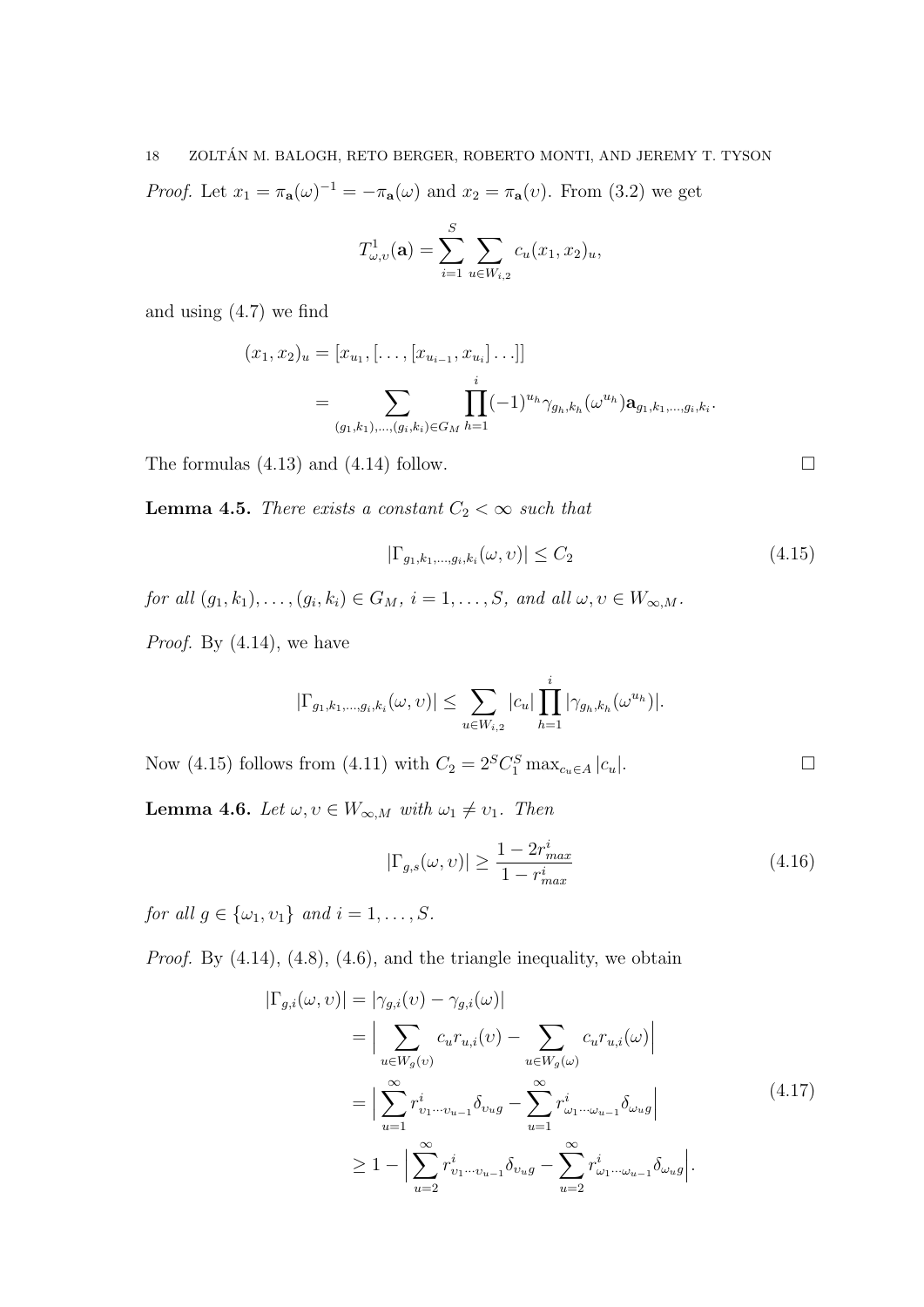Here we wrote  $\delta_{vw}$  for the Kronecker delta function. We estimate

$$
\left| \sum_{u=2}^{\infty} r_{v_1 \cdots v_{u-1}}^i \delta_{v_u g} - \sum_{u=2}^{\infty} r_{\omega_1 \cdots \omega_{u-1}}^i \delta_{\omega_u g} \right| \le \sum_{u=1}^{\infty} \max \{ r_{v_1 \dots v_u}^i, r_{\omega_1 \dots \omega_u}^i \}
$$
\n
$$
\le \sum_{u=1}^{\infty} r_{max}^{iu} = \frac{r_{max}^i}{1 - r_{max}^i}
$$
\n(4.18)

which is strictly less than one since  $i \geq 1$  and  $r_{max} < \frac{1}{2}$  $\frac{1}{2}$ . Estimate (4.16) follows.  $\Box$ 

Remark 4.7. The careful reader will note that, in contrast with the results of [18] and [8], the proof of (4.16) does not require Solomyak's trick [18] to obtain the desired esimate under the assumption  $r_{max} < \frac{1}{2}$  $\frac{1}{2}$ . The reason is that we work throughout this paper only with homotheties  $f : \mathbb{G} \to \mathbb{G}$ ,  $f = \tau_a \circ \delta_r$ ,  $a \in \mathbb{G}$ ,  $r > 0$ , i.e., we do not allow any rotations in the defining mappings. This simplifies the work involved in obtaining the estimate in (4.18), since the two terms on the left hand side cannot contribute simultaneously with the same sign.

Let us split the mapping  $T^1_{\omega,\nu}$  into its linear and nonlinear parts. The linear part can be determined by setting  $i = 1$  in (4.13) and choosing  $g \in W_{1,M}$ ,  $k \in W_{1,S}$  in (4.3). Namely, the linear part is

$$
\overline{T}_{\omega,v}^1(\mathbf{a}) = \sum_{(g,k)\in W_{1,M}\times W_{1,S}} \Gamma_{g,k}(\omega, v) \mathbf{a}_{g,k} = \sum_{g=1}^M \sum_{k=1}^S \Gamma_{g,k}(\omega, v) a_g^{(k)},
$$
(4.19)

where

$$
\Gamma_{g,k}(\omega,\upsilon)=\sum_{u\in W_{1,2}}c_u(-1)^u\gamma_{g,k}(\omega^u)=\gamma_{g,k}(\upsilon)-\gamma_{g,k}(\omega).
$$

The nonlinear part is  $\widehat{T}^1_{\omega,v} = T^1_{\omega,v} - \overline{T}^1_{\omega,v}$ . We have the decomposition

$$
T_{\omega,v}^1 = \overline{T}_{\omega,v}^1 + \widehat{T}_{\omega,v}^1. \tag{4.20}
$$

The elements  $\mathbf{a} = (a_1, \dots, a_M) \in \mathfrak{g}^M$  and  $T^1_{\omega,v}(\mathbf{a}) \in \mathfrak{g}$  decompose as

$$
\mathbf{a} = \mathbf{a}^{(1)} + \cdots + \mathbf{a}^{(S)}, \qquad \mathbf{a}^{(i)} = (a_1^{(i)}, \ldots, a_M^{(i)}),
$$

and

$$
T_{\omega,v}^1(\mathbf{a})=T_{\omega,v}^1(\mathbf{a})^{(1)}+\cdots+T_{\omega,v}^1(\mathbf{a})^{(S)}.
$$

We have the relation

$$
T_{\omega,\upsilon}^{1}(\mathbf{a})^{(1)} = \overline{T}_{\omega,\upsilon}^{1}(\mathbf{a}^{(1)}).
$$
 (4.21)

By (1.5), the variables  $\mathbf{a}^{(h)} = (a_1^{(h)}\)$  $\binom{h}{1}, \ldots, a_M^{(h)}$  with  $h \geq i$  do not occur in  $\widehat{T}^1_{\omega, v}(\mathbf{a})^{(i)}$ . Hence we also have the relation

$$
T_{\omega,\upsilon}^{1}(\mathbf{a})^{(i)} = \overline{T}_{\omega,\upsilon}^{1}(\mathbf{a}^{(i)}) + \widehat{T}_{\omega,\upsilon}^{1}(\mathbf{a}^{(1)} + \dots + \mathbf{a}^{(i-1)})^{(i)}
$$
(4.22)

for  $i = 2, \ldots, S$ .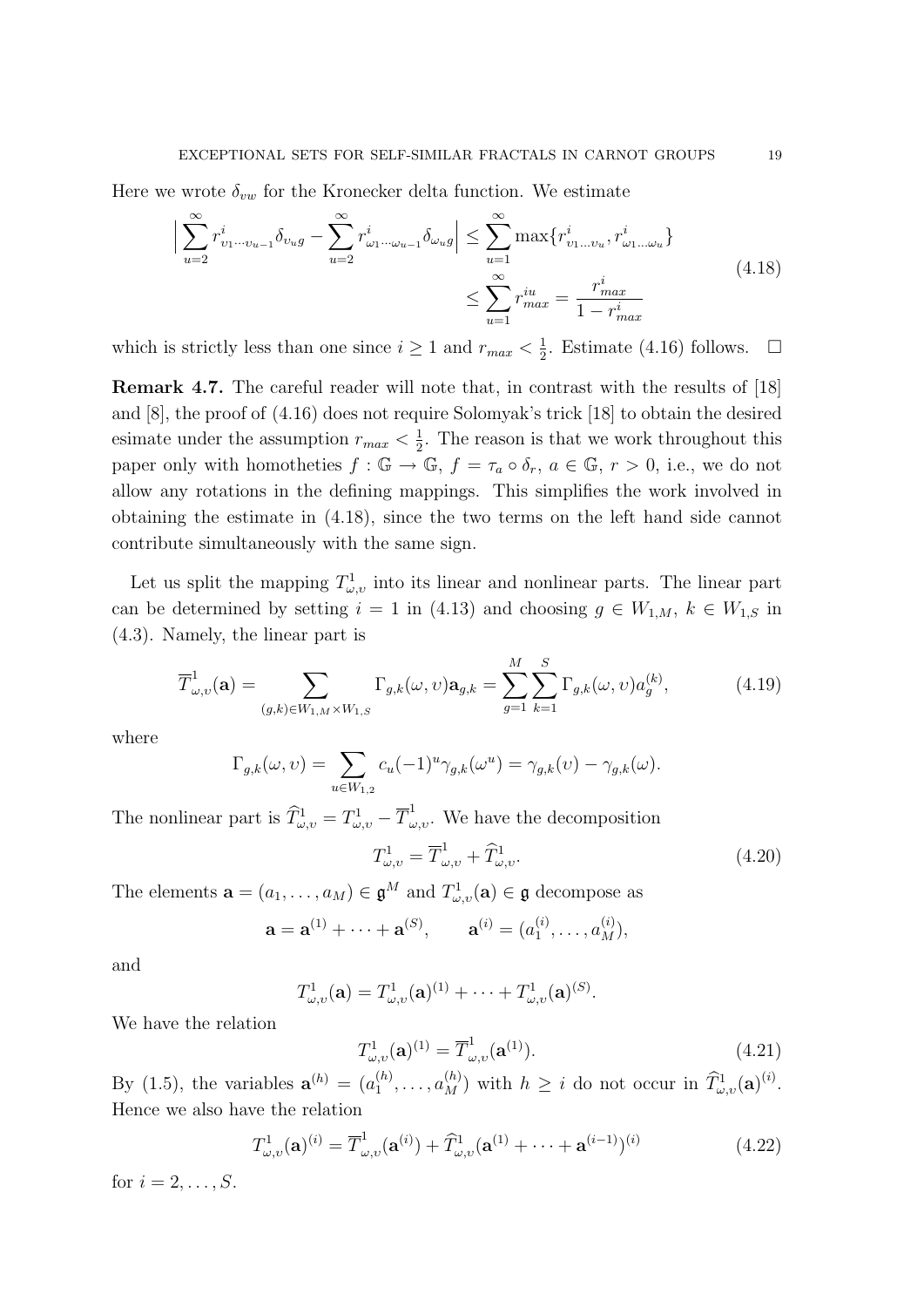**Lemma 4.8.** Let  $\omega, \nu \in W_{\infty,M}$  be such that  $1 = \omega_1 \neq \nu_1$ . Then the mapping  $T_{\omega,\upsilon}:\mathfrak{g}^M\to\mathfrak{g}^M$  is surjective.

*Proof.* For  $\mathbf{b} = (b_1 \ldots, b_M) \in \mathfrak{g}^M$ , we look for  $\mathbf{a} = (a_1 \ldots, a_M) \in \mathfrak{g}^M$  such that  $T_{\omega,\nu}(\mathbf{a}) = \mathbf{b}$ , i.e.

$$
T_{\omega,v}^1(a_1,\ldots,a_M) = b_1
$$
  

$$
a_2 = b_2
$$
  

$$
\vdots
$$
  

$$
a_M = b_M,
$$

or, in fact,

$$
T_{\omega,\upsilon}^1(a_1, b_2 \dots, b_M) = b_1. \tag{4.23}
$$

We solve the equation (4.23) layer by layer. In the first layer, we have

$$
\overline{T}_{\omega,\upsilon}^1(a_1^{(1)},b_2^{(1)},\ldots,b_M^{(1)})=T_{\omega,\upsilon}^1(a_1,b_2\ldots,b_M)^{(1)}=b_1^{(1)},
$$

by  $(4.21)$ . By formula  $(4.19)$ , thanks to the lower bound  $(4.16)$ , we get

$$
a_1^{(1)} = \frac{1}{\Gamma_{1,1}(\nu,\omega)} b_1^{(1)} - \sum_{g=2}^M \frac{\Gamma_{g,1}(\nu,\omega)}{\Gamma_{1,1}(\nu,\omega)} b_g^{(1)} := \Theta_{\omega,\upsilon}^1(\mathbf{b})^{(1)}.
$$

Next, we solve equation  $(4.23)$  in the second layer. By  $(4.22)$  we have

$$
T^{1}_{\omega,\upsilon}(a_1, b_2, \dots, b_M)^{(2)} = \overline{T}^{1}_{\omega,\upsilon}(a_1^{(2)}, b_2^{(2)}, \dots, b_M^{(2)}) + \widehat{T}^{1}_{\omega,\upsilon}(\Theta^1_{\omega,\upsilon}(\mathbf{b})^{(1)}, b_2^{(1)}, \dots, b_M^{(1)})^{(2)}
$$
  
=  $b_1^{(2)}$ .

Using again (4.19) and the lower bound (4.16), we get

$$
a_1^{(2)} = \frac{1}{\Gamma_{1,2}(\nu,\omega)} \Big\{ b_1^{(2)} - \sum_{g=2}^M \Gamma_{g,2}(\nu,\omega) b_g^{(2)} - \widehat{T}_{\omega,\nu}^1(\Theta_{\omega,\nu}^1(\mathbf{b})^{(1)}, b_2^{(1)}, \dots, b_M^{(1)})^{(2)} \Big\}
$$
  
:=  $\Theta_{\omega,\nu}^1(\mathbf{b})^{(2)}$ .

Now  $a_1^{(i)} = \Theta_{\omega,v}^1(\mathbf{b})^{(i)}$  can be determined recursively for each  $i = 1, \ldots, S$ . In fact,

$$
a_1^{(i)} = \frac{1}{\Gamma_{1,i}(v,\omega)} \Big\{ b_1^{(i)} - \sum_{g=2}^M \Gamma_{g,2}(v,\omega) b_g^{(i)} - \Lambda_{\omega,v}^{(i)}(\mathbf{b}) \Big\} := \Theta_{\omega,v}^1(\mathbf{b})^{(i)}, \tag{4.24}
$$

where

$$
\Lambda_{\omega,v}^{(i)}(\mathbf{b}) = \widehat{T}_{\omega,v}^1(\Theta_{\omega,v}^1(\mathbf{b})^{(1)} + \cdots + \Theta_{\omega,v}^1(\mathbf{b})^{(i-1)}, b_2^{(1)} + \cdots + b_2^{(i-1)}, \ldots, b_M^{(1)} + \cdots + b_M^{(i-1)})^{(i)}.
$$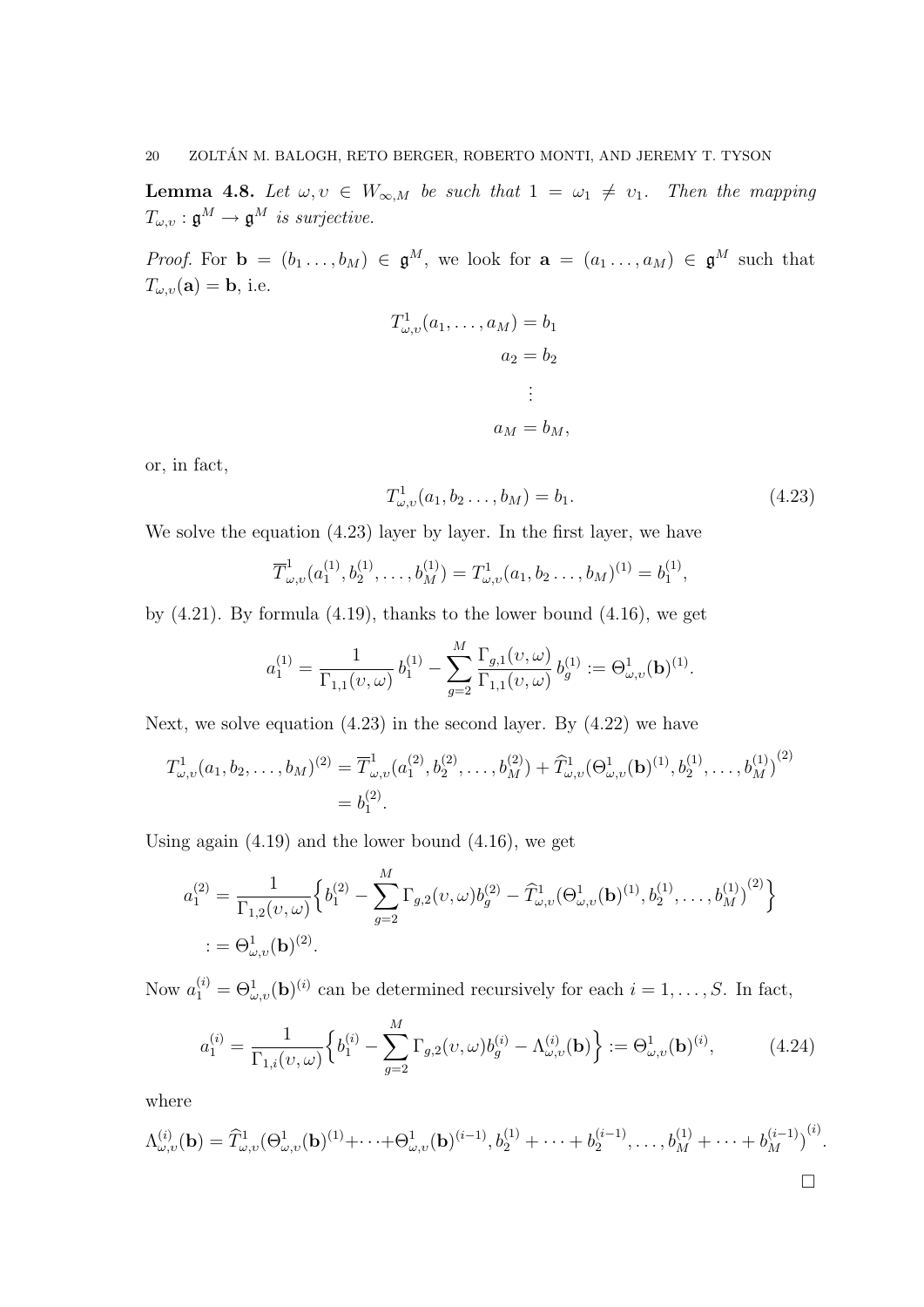The proof of Lemma 4.8 provides a formula for the inverse  $\Theta_{\omega,v} : \mathfrak{g}^M \to \mathfrak{g}^M$  of the mapping  $T_{\omega,v}$ . In fact, the *i*th component of  $\Theta_{\omega,v}$  is

$$
\Theta_{\omega,v}^j(\mathbf{b}) = \begin{cases} \Theta_{\omega,v}^1(\mathbf{b})^{(1)} + \cdots + \Theta_{\omega,v}^1(\mathbf{b})^{(S)} & \text{for } j = 1, \\ b_i & \text{for } j = 2, \dots, M, \end{cases}
$$

where  $\Theta_{\omega,v}^1(\mathbf{b})^{(i)}$  is given by (4.24).

*Proof of Theorem 4.1.* For any  $(g_1, k_1), \ldots, (g_i, k_i) \in G_M$ , the map  $\mathbf{a} \mapsto \mathbf{a}_{g_1, k_1, \ldots, g_i, k_i}$ is locally Lipschitz continuous from  $\mathfrak{g}^M$  to  $\mathfrak{g}$ . According to Proposition 4.4, the map  $T^1_{\omega,\upsilon}$ :  $\mathfrak{g}^M \to \mathfrak{g}$  is thus a linear combination of locally Lipschitz continuous mappings. By Lemma 4.5, the coefficients in this linear combination are bounded by a constant which is independent of the words  $\omega$  and  $\nu$ . The map  $T_{\omega,\nu}$  is then Lipschitz continuous on compact sets, with a Lipschitz constant independent of the words.

An inspection of (4.24) and the bounds given by Lemmas 4.5 and 4.6 show that the inverse map  $\Theta_{\omega,v}$  is also locally Lipschitz continuous with Lipschitz constant which is independent of the words  $\omega$  and  $\upsilon$ . This claim can be formally proved by induction on  $i = 1, \ldots, S$ .

# 5. Proof of the main theorem

5.1. Dimension comparison in Carnot groups. Let G denote a Carnot group equipped with a sub-Riemannian metric d. As mentioned in the introduction, the metric structure of  $(\mathbb{G}, d)$  differs substantially from the metric structure of the underlying Euclidean space  $\mathbb{R}^N$ . A precise description of the discrepancy between the Hausdorff dimensions of subsets of G measured with respect to sub-Riemannian and Euclidean metrics was given in [5]. This discrepancy is quantified by the dimension comparison functions  $\beta_{\pm} : [0, N] \to [0, Q]$  associated to the group G.

Recall that we have denoted by  $m_i$  the dimension of the *i*th layer  $\mathfrak{g}_i$  of the Lie algebra  $\mathfrak g$  of  $\mathbb G$ . The lower dimension comparison function for  $\mathbb G$  is the function  $\beta_- = \beta_-^{\mathbb{G}} : [0, N] \to [0, Q]$  defined by

$$
\beta_{-}(\alpha) = \sum_{i=1}^{\ell_{-}} i m_{i} + (1 + \ell_{-})(\alpha - \sum_{i=1}^{\ell_{-}} m_{i}), \qquad (5.1)
$$

where  $\ell_- = \ell_-(\alpha) \in \{0, \ldots, S-1\}$  is the unique integer satisfying

$$
\sum_{i=1}^{\ell_{-}} m_{i} < \alpha \leq \sum_{i=1}^{1+\ell_{-}} m_{i}.\tag{5.2}
$$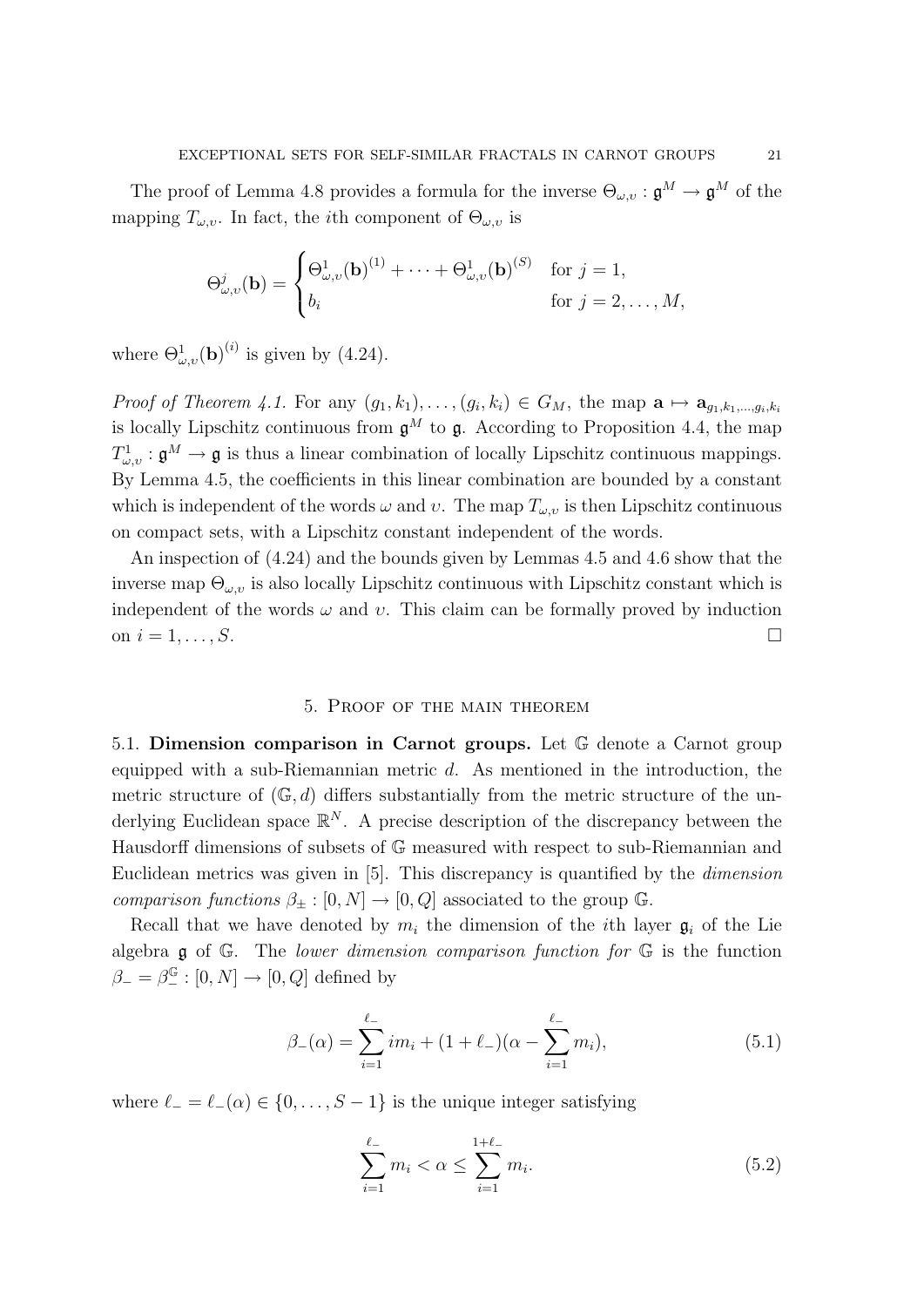Similarly, the upper dimension comparison function for  $\mathbb{G}$  is the function  $\beta_+ = \beta_+^{\mathbb{G}}$ :  $[0, N] \rightarrow [0, Q]$  defined by

$$
\beta_{+}(\alpha) = \sum_{i=\ell_{+}}^{S} im_{i} + (-1+\ell_{+})(\alpha - \sum_{i=\ell_{+}}^{S} m_{i}), \qquad (5.3)
$$

where  $\ell_+ = \ell_+(\alpha) \in \{2, \ldots, S + 1\}$  is the unique integer satisfying

$$
\sum_{i=\ell_{+}}^{S} m_{i} < \alpha \leq \sum_{i=-1+\ell_{+}}^{S} m_{i}.\tag{5.4}
$$

Here we stipulate that the empty sum is equal to zero.

Intuitively,  $\beta_-(\alpha)$  is a weighted sum of dimensions of layers of q, starting from the lowest layer  $\mathfrak{g}_1$  and increasing up to the layer  $\mathfrak{g}_{\ell-(\alpha)}$ , together with a portion of the layer  $\mathfrak{g}_{1+\ell-(\alpha)}$ , while  $\beta_+(\alpha)$  is a weighted sum of dimensions of layers of  $\mathfrak{g}$ , starting from the highest layer  $g_S$  and decreasing down to the layer  $g_{\ell_+(\alpha)}$ , together with a portion of the layer  $\mathfrak{g}_{-1+\ell_{+}(\alpha)}$ .

The relevance of these dimension comparison functions is evident in [5, Theorems 2.4 and 2.6]: For any set  $A \subset \mathbb{G}$ ,  $\beta_{-}(\dim_{E} A) \leq \dim_{\text{cc}} A \leq \beta_{+}(\dim_{E} A)$  and every pair  $(\alpha, \beta)$  with  $\beta_-(\alpha) \leq \beta \leq \beta_+(\alpha)$  coincides with  $(\dim_E A, \dim_{ce} A)$  for some  $A \subset \mathbb{G}$ .

For later purposes we provide an explicit formula for the lower dimension comparison function. For  $s \in [0, Q]$  we have

$$
\beta_{-}^{-1}(s) = \min_{i=1,\dots,S} \left( \frac{\sum_{h=1}^{i} (i-h)m_h + s}{i} \right)
$$
  
= min  $\left\{ s, \frac{m_1 + s}{2}, \frac{2m_1 + m_2 + s}{3}, \dots, \frac{SN - Q + s}{S} \right\}.$  (5.5)

5.2. A covering lemma. Let  $T_{\omega,\nu} : \mathbb{G}^M \to \mathbb{G}^M$  be the mapping introduced in (4.2). By Theorem 4.1,  $T_{\omega, v}$  is bi-Lipschitz continuous on compact sets in the Euclidean metric, with a Lipschitz constant independent of the words  $\omega$  and  $\upsilon$ .

We fix a parameter  $R \geq 1$ . For  $\varrho \leq 1$  we introduce the set

$$
\Omega_{\omega,v}(\varrho) = (T_{\omega,v}^{-1})(B_{\varrho} \times B_R^{M-1}).
$$

**Lemma 5.1.** Let  $(\mathbb{G}, d)$  be a Carnot group of step S equipped with a sub-Riemannian metric. Consider the product Carnot group  $\mathbb{G}^M = (\mathbb{G}, d)^M$ . For each  $i = 1, \ldots, S$ , the set  $\Omega_{\omega,v}(\varrho) \subset \mathbb{G}^M$  can be covered by at most

$$
C\varrho^{-i(QM-N)-\sum_{h=1}^{i}(i-h)m_h}
$$

balls of radius  $\varrho^i$ , where  $C = C(\mathbb{G}, R)$ .

In the proof of Lemma 5.1, we make use of the following auxiliary covering lemma.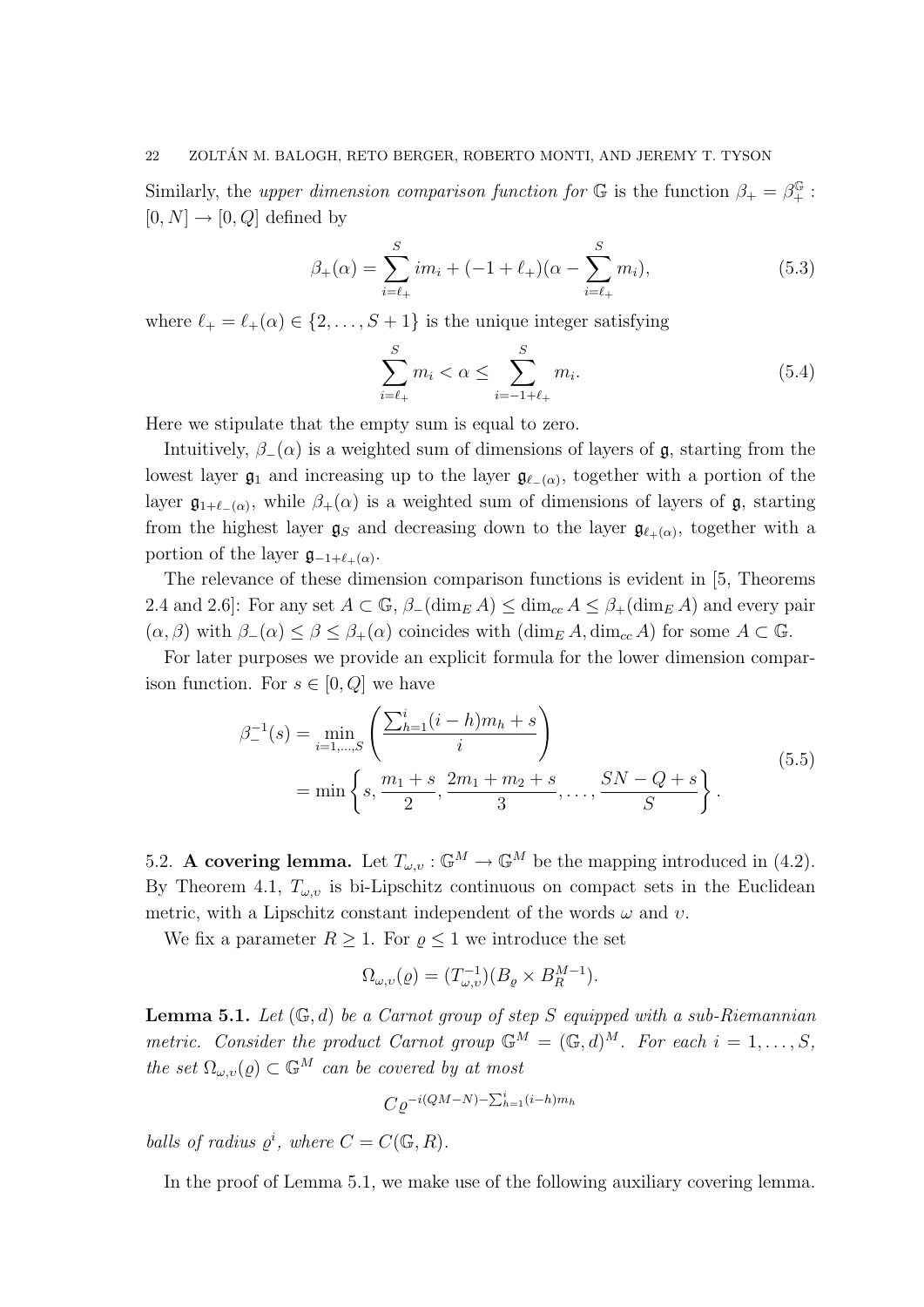**Lemma 5.2** (Balogh–Tyson–Warhurst). Let  $K \subset \mathbb{G}$  be a bounded set.

(a) For each  $h = 1, \ldots, S$ , each Euclidean ball of radius r with center in K can be covered by  $O(r^{-\lambda+(h+1)})$  balls of radius  $r^{1/h}$ , where

$$
\lambda_{+}(h+1) = \sum_{i=h}^{S} \left(\frac{i}{h} - 1\right) m_i.
$$

(b) For each  $h = 1, \ldots, S$ , each ball of radius r with center in K can be covered by  $O(r^{-\lambda-(h-1)})$  Euclidean balls of radius  $r^h$ , where

$$
\lambda_{-}(h-1) = \sum_{i=1}^{h} (h-i)m_i.
$$

The implicit constants depend on  $\mathbb G$  and  $K$ , but are independent of  $r$ .

See [5, Lemma 3.2].

The idea of the proof of Lemma 5.1 is quite simple. We will produce the desired covering in a sequence of steps. First, we cover each of the balls  $B_{\varrho}$  and  $B_{R}$  with families of balls of smaller radii  $\varrho^{i/k}$  and  $\varrho^{i/\ell}$  respectively. Here  $k \in \{1, \ldots, i\}$  and  $\ell \in \{1, \ldots, S\}$  are free parameters which will be chosen later in order to minimize the total cardinality of the covering. We then apply Lemma 5.2 to cover each of these balls with Euclidean balls of radii  $\varrho^i$ . By this scheme we produce a covering of  $B_{\varrho} \times B_R^{M-1}$ R by Euclidean balls of radius  $\varrho^i$ . Since the map  $T_{\omega,v}^{-1}$  is Euclidean bi-Lipschitz, we obtain a covering of  $\Omega_{\omega,\nu}(\rho)$  by such Euclidean balls as well. Finally, we use Lemma 5.2 again to convert this Euclidean covering into a covering by sub-Riemannian balls of radius  $\varrho^i$ . We must keep track of the increase in the cardinality of the covering at each stage, and eventually minimize over  $k$  and  $\ell$ . This yields the desired estimate.

*Proof of Lemma 5.1.* For fixed  $\kappa \geq 0$ , we write  $O(\varrho^{\kappa})$  to denote any quantity which is bounded above by  $C\varrho^{\kappa}$  for some constant C which depends only on the group G and the radius R.

i) By a simple volume estimate, we may cover  $B_{\rho}$  with

$$
O\left(\left(\frac{\varrho}{\varrho^{i/k}}\right)^Q\right) = O(\varrho^{Q(1-i/k)})
$$

balls of radius  $\varrho^{i/k}$ , for any fixed  $k \in \{1, \ldots, i\}$ . Applying Lemma 5.2(b) with  $h = k$  yields a covering of  $B_{\rho}$  by

$$
O(\varrho^{Q(1-i/k)-(i/k)\lambda_-(k-1)})
$$

Euclidean balls of radius  $\varrho^i$ .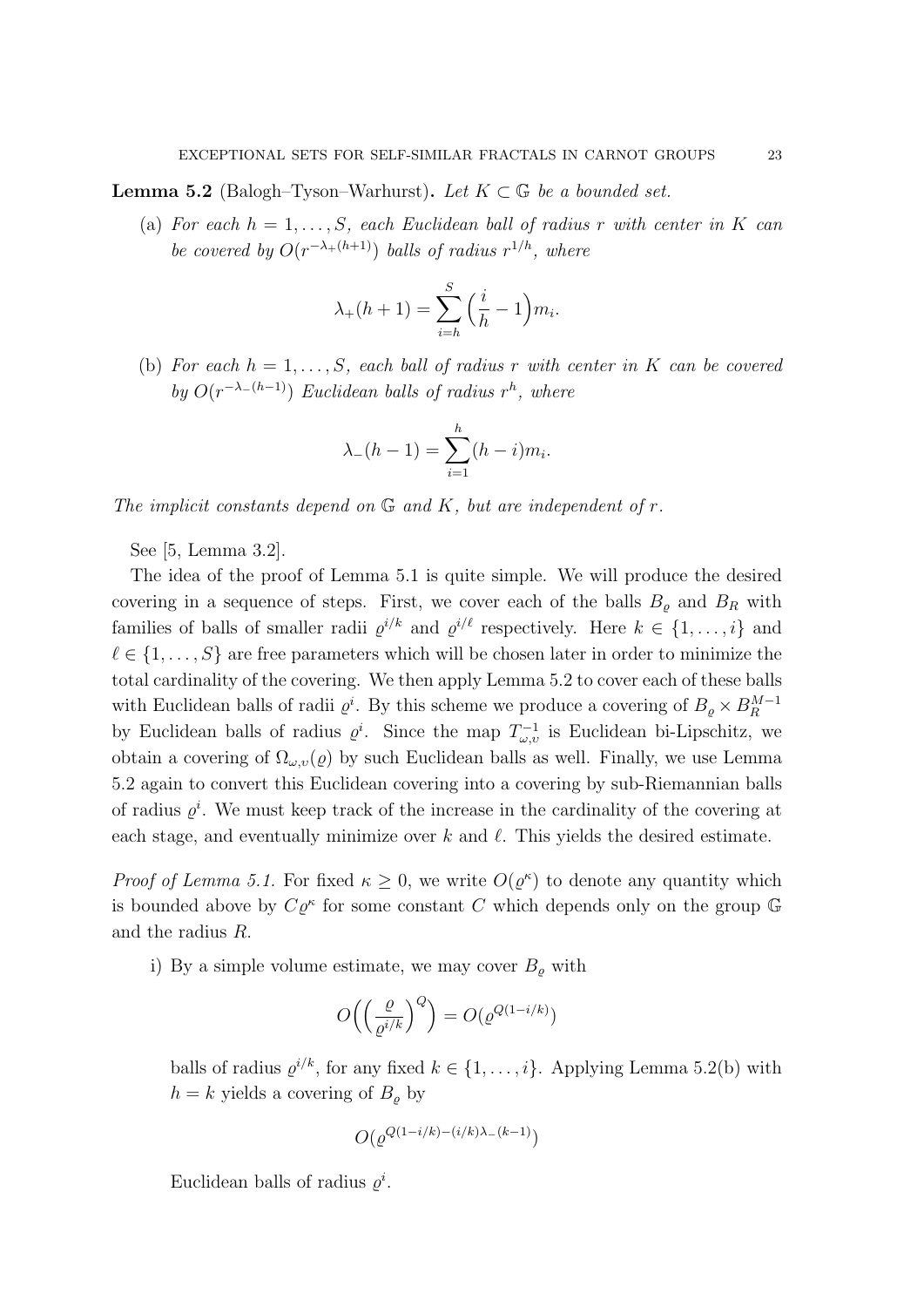ii) Similarly, we may cover  $B_R$  with  $O(\varrho^{-Q_i/\ell})$  balls of radius  $\varrho^{i/\ell}$ , for any fixed  $\ell \in \{1, \ldots, S\}$ . Another application of Lemma 5.2(b), this time with  $h = \ell$ , yields a covering of  $B_R$  by

$$
O(\varrho^{-Qi/\ell - (i/\ell)\lambda_-(\ell-1)})
$$

Euclidean balls of radius  $\varrho^i$ .

iii) Combining i) and ii), we find that  $B_{\varrho} \times B_{R}^{M-1}$  $k_R^{M-1}$  can be covered by

$$
O\big(\varrho^{Q(1-i/k)-(i/k)\lambda_-(k-1)-(M-1)Qi/\ell-(M-1)(i/\ell)\lambda_-(\ell-1)}\big)
$$

Euclidean balls of radius  $\varrho^i$ . (Here we are in the space  $\mathbb{G}^M$ .)

iv) We are now in a position to use the fact that  $T_{\omega, v}$  is Euclidean bi-Lipschitz. We conclude that  $\Omega_{\omega,v}(\varrho) = T_{\omega,v}^{-1}(B_{\varrho} \times B_R^{M-1})$  $\binom{M-1}{R}$  can be covered by

$$
O(\varrho^{Q(1-i/k)-(i/k)\lambda_-(k-1)-(M-1)Qi/\ell-(M-1)(i/\ell)\lambda_-(\ell-1)})
$$

Euclidean balls of radius  $\varrho^i$ .

v) To conclude the proof we return to the sub-Riemannian metric  $d$ . By a final application of Lemma 5.2(a) with  $h = 1$ , we cover  $\Omega_{\omega, v}(\varrho)$  by

$$
O(\varrho^{Q(1-i/k)-(i/k)\lambda_-(k-1)-(M-1)Qi/\ell-(M-1)(i/\ell)\lambda_-(\ell-1)-Mi\lambda_+(2)})
$$

CC balls of radius  $\varrho^i$ .

To complete the proof we must evaluate the exponent

$$
Q\Big(1 - \frac{i}{k}\Big) - \frac{i}{k}\lambda_{-}(k-1) - (M-1)Q\frac{i}{\ell} - (M-1)\frac{i}{\ell}\lambda_{-}(\ell-1) - Mi\lambda_{+}(2). \tag{5.6}
$$

To this end, we observe that  $\lambda_+(2) = Q - N$ . We may rewrite (5.6) as

$$
-iM(Q-N) + Q - i\left(\frac{Q+\lambda_{-}(k-1)}{k} + (M-1)\frac{Q+\lambda_{-}(\ell-1)}{\ell}\right). \tag{5.7}
$$

We minimize over  $k \in \{1, \ldots, i\}$  and  $\ell \in \{1, \ldots, S\}$ . A simple computation shows that the function  $k \mapsto \frac{Q+\lambda-(k-1)}{k}$  is decreasing. Thus the minimum occurs for  $k = i$ and  $\ell = S$ . Since  $\lambda_-(S - 1) = SN - Q$ , (5.7) reduces to

$$
-iM(Q - N) - \lambda_{-}(i - 1) - i(M - 1)N = -i(MQ - N) - \lambda_{-}(i - 1),
$$

which gives the desired result.

# 5.3. Proof of Theorem 1.1. Assume that

$$
\dim_{cc} E(s) > QM - (N - \beta^{-1}(s)).
$$

Choose  $q$  satisfying

$$
QM - (N - \beta_-^{-1}(s)) < q < \dim_{cc} E(s); \tag{5.8}
$$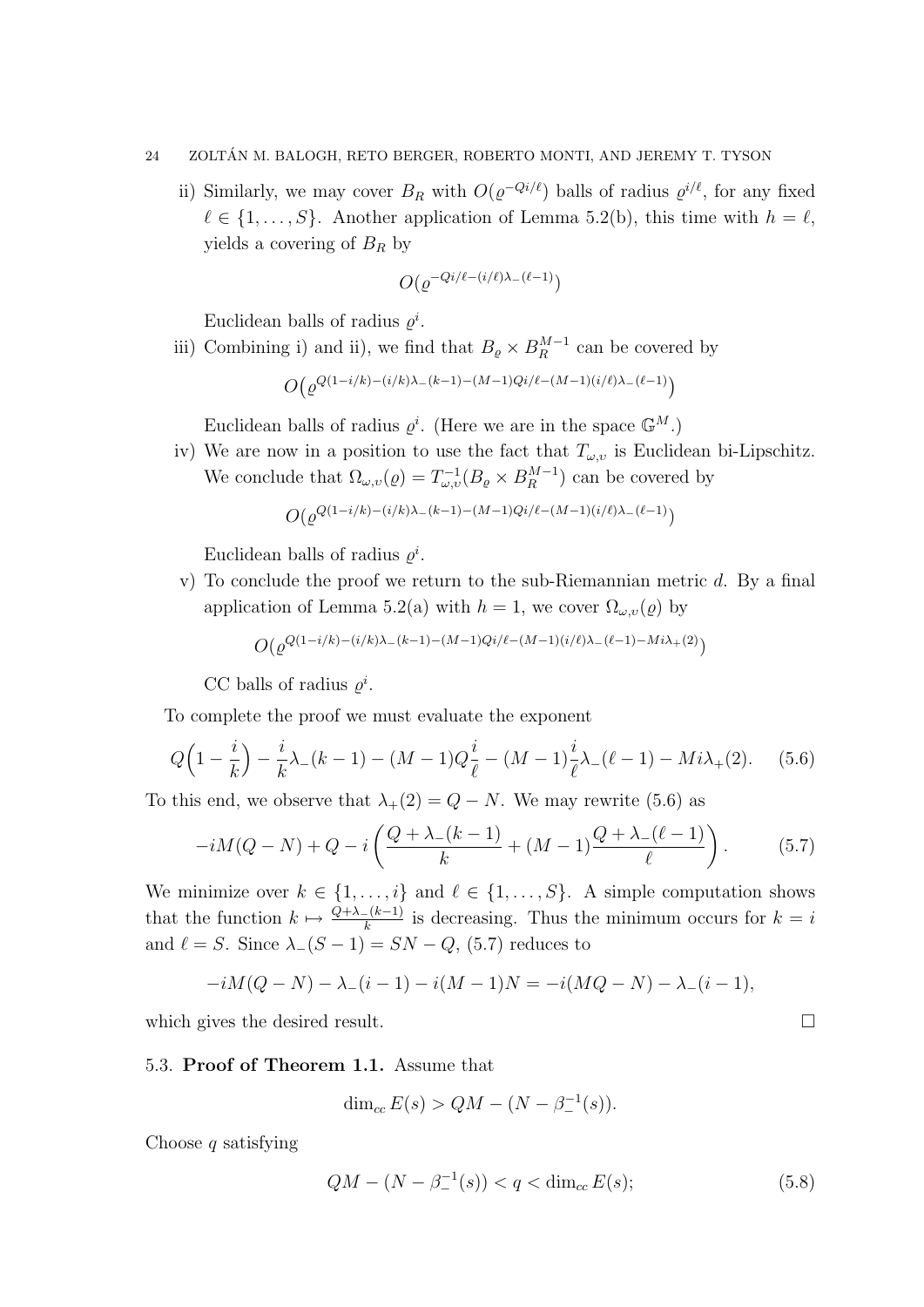then  $\mathcal{H}_{cc}^{q}(E(s)) = \infty$ , hence  $\mathcal{H}_{cc}^{q}(E(s) \cap B_R^M) > 0$  for some  $R > 0$ . By Frostman's theorem, there exists a nontrivial Borel measure  $\mu$ , supported on  $E(s) \cap B_R^M$  so that

$$
\mu(B_{\varrho}(\mathbf{x})) \le \varrho^q \tag{5.9}
$$

for all  $\mathbf{x} \in \mathbb{G}^M$  and all  $\varrho > 0$ . Thus

$$
\dim_{cc}(K_{\mathbf{a}}) < s \tag{5.10}
$$

for  $\mu$ -a.e.  $\mathbf{a} \in B_R^M$ . We shall verify (2.6) for this measure  $\mu$ ; by Proposition 2.2 this inequality implies that

$$
\dim_{cc}(K_{\mathbf{a}}) \geq s
$$

for  $\mu$ -a.e.  $\mathbf{a} \in B_R^M$  which contradicts (5.10).

The desired estimate

$$
\int_{B_R^M} d(\pi_\mathbf{a}(v), \pi_\mathbf{a}(\omega))^{-s} d\mu(\mathbf{a}) \le \frac{C(\mathbb{G}, R)}{r_{\omega \wedge v}^s} \tag{5.11}
$$

for all  $\omega, \upsilon \in W_{\infty,M}$  is equivalent to the estimate

$$
\int_{B_R^M} d(\pi_\mathbf{a}(v), \pi_\mathbf{a}(\omega))^{-s} d\mu(\mathbf{a}) \le C(\mathbb{G}, R)
$$
\n(5.12)

for all  $\omega, v \in W_{\infty,M}$  such that  $v_1 \neq \omega_1$ . Here we used the relation (2.4) together with the effect of similarity mappings on the sub-Riemannian metric d.

Let us therefore fix two words  $\omega, v \in W_{\infty,M}$  such that  $\omega_1 \neq \nu_1$ . Without loss of generality, we can assume that  $\omega_1 = 1$ . By the left invariance of the sub-Riemannian metric  $d$ , the integrand in  $(5.12)$  is equal to

$$
d(\pi_{\mathbf{a}}(\nu), \pi_{\mathbf{a}}(\omega))^{-s} = d(T^1_{\omega, \nu}(\mathbf{a}), 0)^{-s}
$$

where  $T_{\omega,v} : \mathbb{G}^M \to \mathbb{G}^M$  is defined as in (4.2). Implementing the change of variables given by  $T_{\omega,\nu}$ , we estimate

$$
\int_{B_R^M} d(\pi_{\mathbf{a}}(v), \pi_{\mathbf{a}}(\omega))^{-s} d\mu(\mathbf{a}) \le \int_{B_{CR}^M} d(a_1, 0)^{-s} d((T_{\omega,v})_{\#}\mu)(\mathbf{a})
$$
\n
$$
= \int_0^\infty (T_{\omega,v})_{\#}\mu(\{\mathbf{a} \in B_{CR}^M : d(a_1, 0)^{-s} > t\}) dt
$$
\n
$$
= \int_0^\infty (T_{\omega,v})_{\#}\mu(\{\mathbf{a} \in B_{CR}^M : d(a_1, 0) < t^{-1/s}\}) dt
$$
\n
$$
= \int_0^\infty \mu(T_{\omega,v}^{-1}(B_{t^{-1/s}\wedge CR} \times B_{CR}^{M-1})) dt
$$
\n
$$
\le C(R) + \int_{\varrho^{-1}(CR)}^\infty \mu(\Omega_{\omega,v}(\varrho(t))) dt,
$$

where  $\rho(t) = t^{-1/s}$ .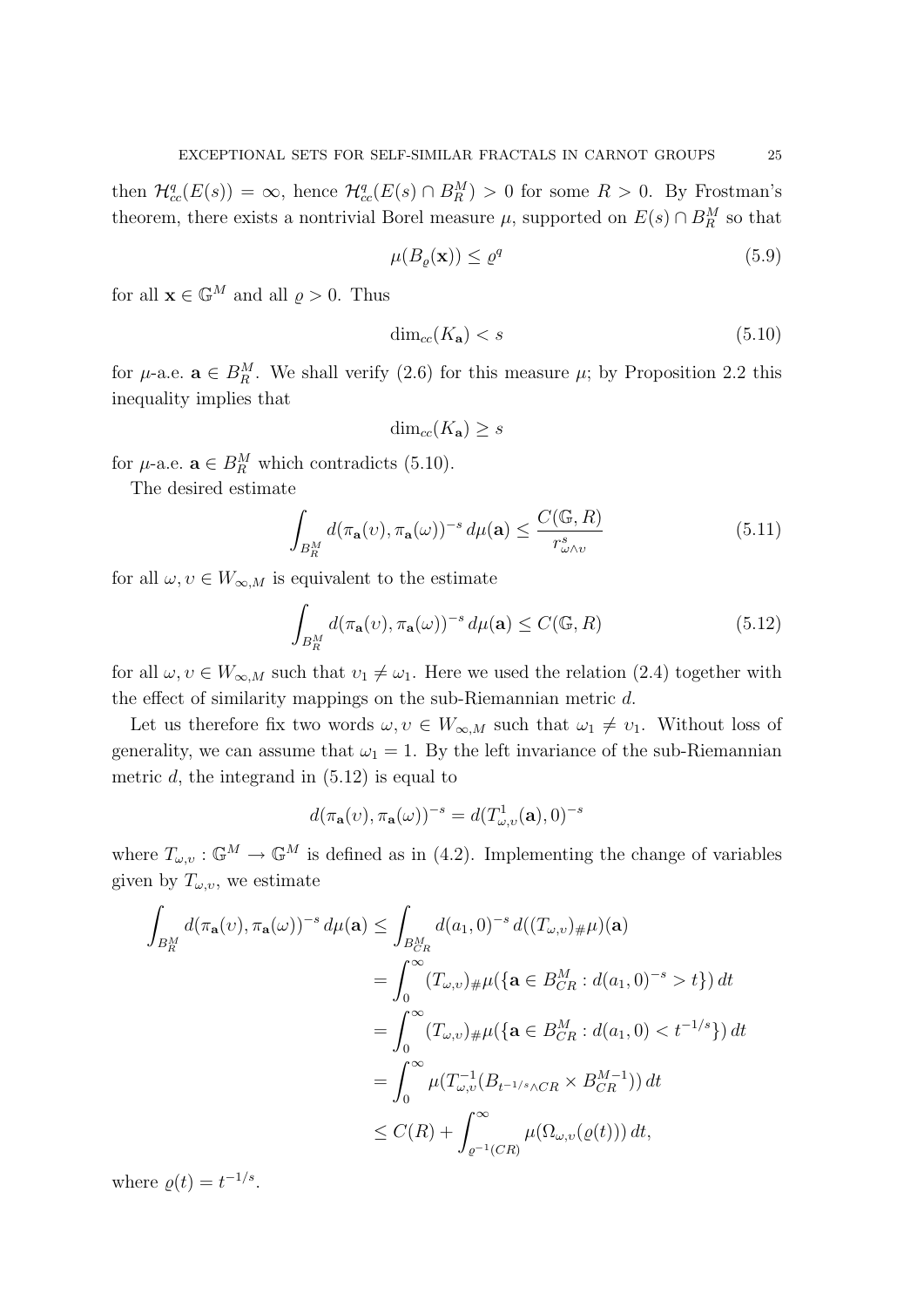For each  $i = 1, \ldots, S$  we may apply Lemma 5.1 to bound the integrand  $\mu(\Omega_{\omega,v}(\varrho(t)))$ . Setting  $t_0 = \rho^{-1}(CR)$  and using (5.9) we find that  $\int_{\rho^{-1}(CR)}^{\infty} \mu(\Omega_{\omega,\nu}(\varrho(t))) dt$  is bounded above by

$$
\int_{t_0}^{\infty} \varrho(t)^{-i(QM-N) - \sum_{h=1}^{i} (i-h)m_h + iq} dt = \int_{t_0}^{\infty} t^{-\frac{1}{s}(iq - i(QM-N) - \sum_{h=1}^{i} (i-h)m_h)} dt.
$$
 (5.13)

This integral converges precisely when

$$
-\frac{1}{s}\left( iq - i(QM - N) - \sum_{h=1}^{i} (i - h)m_h \right) < -1
$$

or

$$
q > QM - N + \frac{1}{i} \left( s + \sum_{h=1}^{i} (i - h) m_h \right).
$$
 (5.14)

We may choose  $i$  so that the right hand side of this inequality is equal to

$$
QM - (N - \beta^{-1}(s)).
$$

See (5.5). The choice of q in (5.8) guarantees that (5.14) holds for this value of i. Then the integral in (5.13) is finite. This completes the proof of Theorem 1.1.

Remark 5.3. Corollary 1.2 follows immediately from Theorem 1.1 by expressing  $E(d)$  as a countable union of sets  $E(s)$ ,  $s < d$ , and using the countable stability of the Hausdorff dimension.

# 6. Final comments and questions

In this final section, we collect several comments and remarks concerning Theorem 1.1 and its proof, and indicate some directions for future research.

Remark 6.1. Can the estimate in Theorem 1.1 be improved? The appearance of the dimension comparison functions  $\beta_{\pm}$  in (1.11) stems from our method of proof, which uses the Euclidean bi-Lipschitz property of the transition map  $T_{\omega,\nu}$ . The transition map cannot be expected to be bi-Lipschitz continuous for the Carnot-Carathéodory metric. In fact, the mapping  $\mathbb{G} \times \mathbb{G} \to \mathbb{G}$ ,  $(a, b) \mapsto a * b$  is not Lipschitz continuous for the Carnot-Carathéodory metric, which is left but in general not right invariant. We do not know whether the use of dimension comparison theorems and the concomitant appearance of the functions  $\beta_{\pm}$  in Theorem 1.1 is necessary.

Remark 6.2. Theorem 1.1 provides a quantitative estimate on the size of the exceptional set  $E(s)$  associated with the almost sure identity

$$
\dim_{cc} K_{\mathbf{a}} = d \qquad \text{for a.e. } \mathbf{a} \in \mathbb{G}^M. \tag{6.15}
$$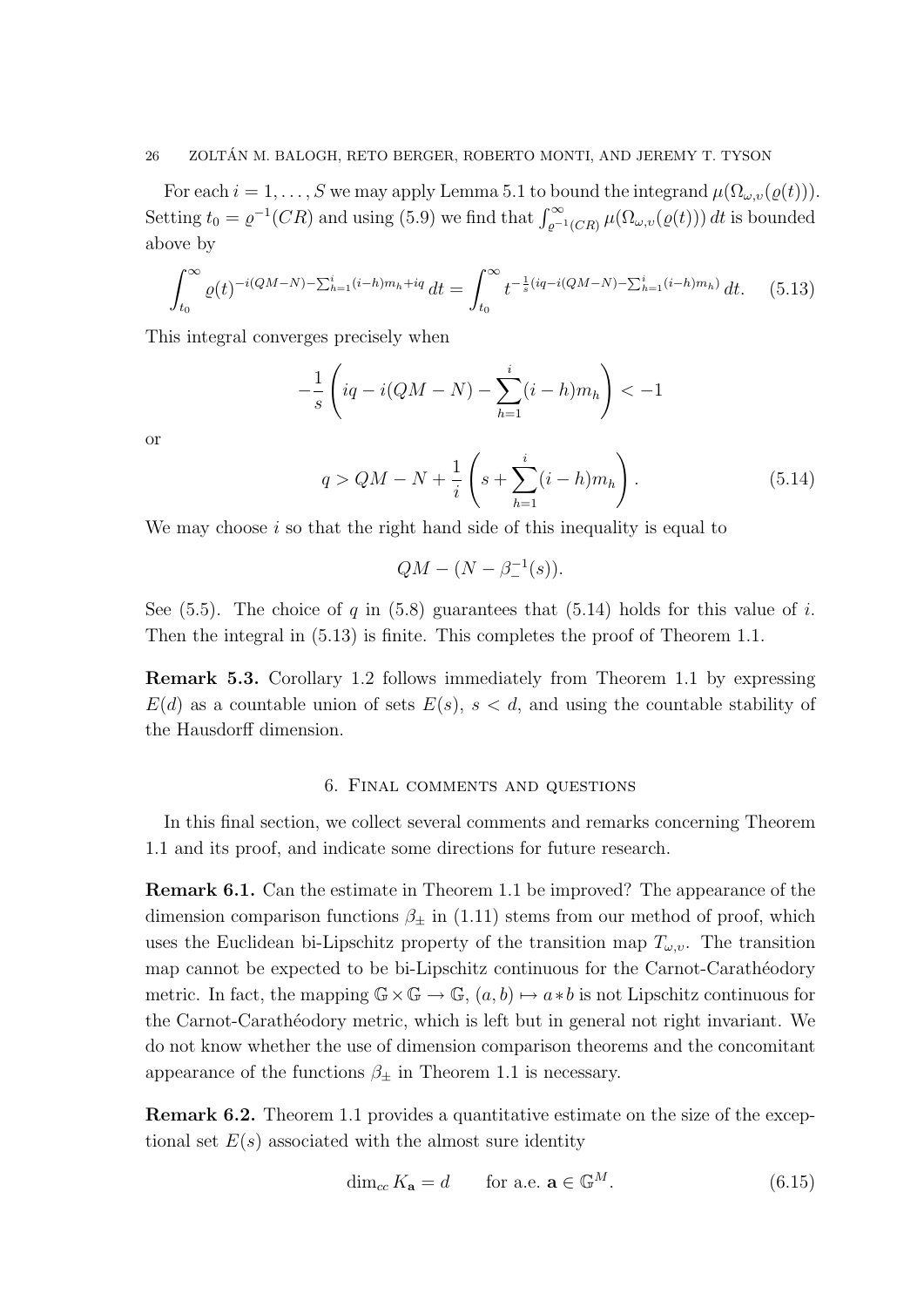Following the discussion from the introduction, we pose two additional problems in a similar vein. Recall that

$$
\dim_E K_{\mathbf{a}} = \beta_-^{-1}(d) \qquad \text{for a.e. } \mathbf{a} \in \mathbb{G}^M. \tag{6.16}
$$

We are led to pose

**Problem 6.3.** For  $s < d$ , estimate the dimension of the exceptional set

$$
E'(s) = \{ \mathbf{a} \in \mathbb{G}^M : \dim_E K_\mathbf{a} < \beta^{-1}(\mathbf{a}) \}.
$$

In fact, we may look for estimates of either the sub-Riemannian Hausdorff dimension or the Euclidean Hausdorff dimension of  $E'(s)$ . Any results which we obtain for either of these problems will necessarily be related to each other through the dimension comparison theorem of [5] applied on the product Carnot group  $\mathbb{G}^M$ . We seek estimates of the form  $\dim_{cc} E'(s) \leq QM - \varphi(s)$  or  $\dim_E E'(s) \leq NM - \psi(s)$ . An easy computation shows that

$$
\beta^{\mathbb{G}^M}_{\pm}(\alpha) = M \beta^{\mathbb{G}}_{\pm}(\alpha/M)
$$

for  $0 < \alpha < N^M$ . It follows that

$$
\dim_{cc} E'(s) \le QM - \varphi(s) \quad \Rightarrow \quad \dim_E E'(s) \le NM - \left(\beta_+^{\mathbb{G}^M}\right)^{-1} (\varphi(s))
$$

and

$$
\dim_E E'(s) \le NM - \psi(s) \quad \Rightarrow \quad \dim_{cc} E'(s) \le QM - (\beta_-^{\mathbb{G}^M})(\psi(s)).
$$

Combining (6.15) and (6.16) yields

$$
\dim_{cc} K_{\mathbf{a}} = \beta_{-}(\dim_{E} K_{\mathbf{a}}) \qquad \text{for a.e. } \mathbf{a} \in \mathbb{G}^{M};
$$

i.e., almost every  $K_a$  is a *horizontal set* (in the terminology introduced in [5]). We would like to understand more precisely the prevalence of horizontal sets among sub-Riemannian self-similar fractals. We pose

**Problem 6.4.** For  $\delta > 0$  estimate the (sub-Riemannian or Euclidean) Hausdorff dimension of the exceptional set

$$
E''(\delta) = \{ \mathbf{a} \in \mathbb{G}^M : \dim_{cc}(K_{\mathbf{a}}) > \beta_{-}(\dim_E K_{\mathbf{a}}) + \delta \}.
$$

Problems 6.3 and 6.4 are more difficult to tackle than Theorem 1.1. The reason is that these problems ask for dimension estimates in the Euclidean metric on G, where  $K_{a}$  is the invariant set for a highly nonlinear IFS comprised of polynomial mappings of large degree. Clearly, any progress on either of these problems yields conclusions for the other problem, in view of Theorem 1.1.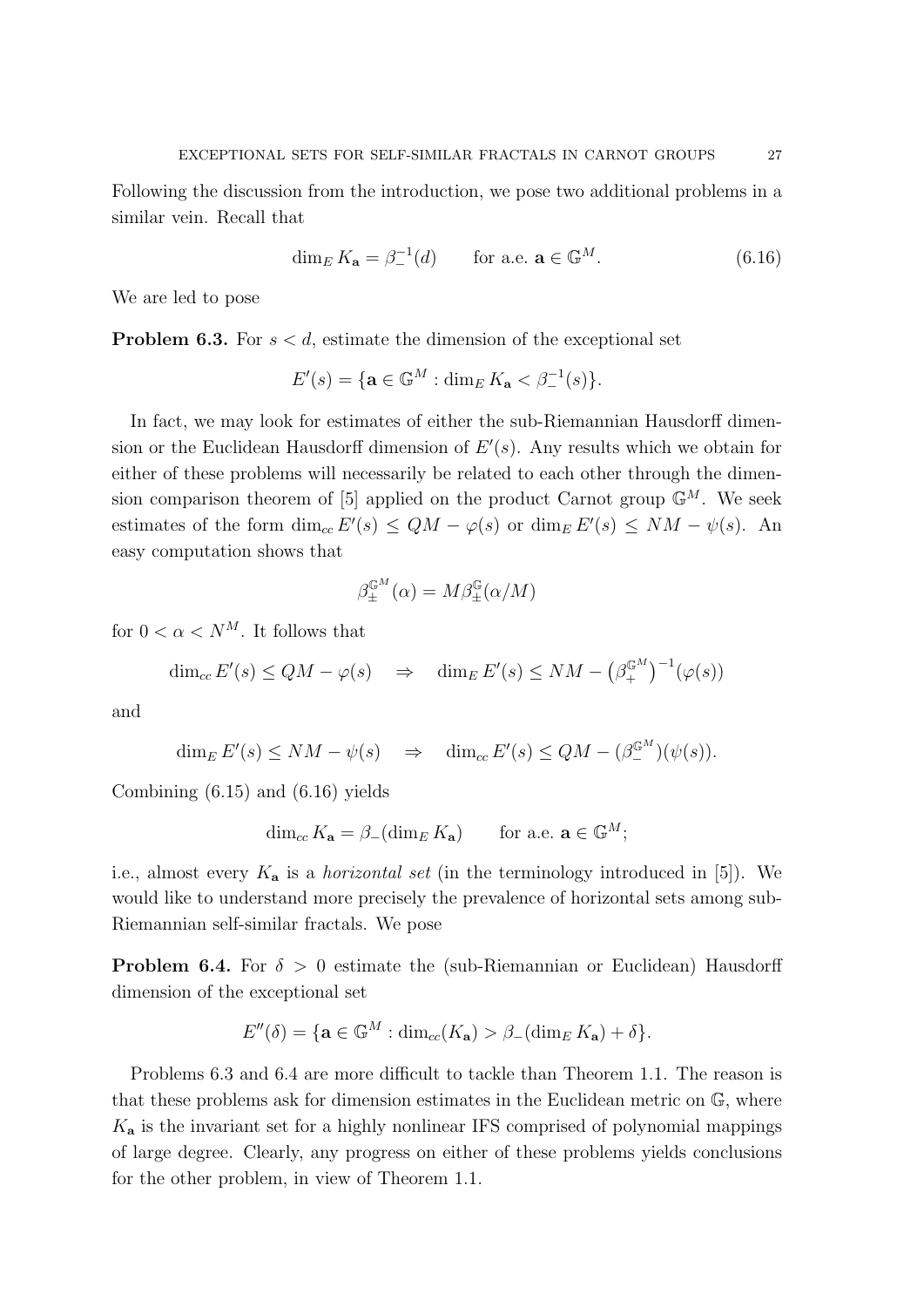Remark 6.5. We conclude with an example. The setting is the simplest nonabelian Carnot group, the first Heisenberg group  $\mathbb{H}^1$ . We recall that  $\mathbb{H}^1$  is the unique step two Carnot group of dimension three. Explicitly,  $\mathbb{H}^1 = \mathbb{R}^3$  with Lie algebra  $\mathfrak{h}^1 =$ span $\{X, Y, T\}$ , where  $[X, Y] = T$ . We denote by  $*$  the group law in  $\mathbb{H}^1$ . Elements of  $\mathbb{H}^1$  will be written in coordinates as  $(x, y, t)$  corresponding to the basis elements in  $\mathfrak{h}^1$ . For the sub-Riemannian metric on  $\mathbb{H}^1$  we may use the so-called Korányi metric  $d(p,q) = |p^{-1} * q|$  where  $|(x,y,t)| = ((x^2 + y^2)^2 + 16t^2)^{1/4}$ . The dilations  $(\delta_r)_{r>0}$  act on  $\mathbb{H}^1$  in the usual manner:  $\delta_r(x,y,t) = (rx, ry, r^2t)$ . Let  $\pi_1 : \mathbb{H}^1 \to \mathbb{R}^2$ ,  $\pi_1(x, y, t) = (x, y)$  denote the projection to the first (horizontal) layer.

Let  $\mathbf{f} = \{f_1, f_2\}$  be a two element IFS on  $\mathbb{H}^1$  with contraction ratios  $r_1, r_2 < \frac{1}{2}$  $rac{1}{2}$  and translation parameters  $a_1, a_2 \in \mathbb{H}^1$ . The fixed point  $p_j$  for  $f_j$  satisfies  $p_j = a_j * \delta_{r_j}(p_j)$ . The similarity dimension  $d_r$  solves the equation  $r_1^{d_r} + r_2^{d_r} = 1$ . In  $\mathbb{H}^1$  the lower dimension comparison function is  $\beta_-(\alpha) = \max{\alpha, 2\alpha - 2}$ ; thus  $\beta_-(s) = s$  for  $s < 1$ . The estimate coming from Theorem 1.1 is

$$
\dim_{cc} E(s) \le 2Q - N + s = 5 + s,
$$

where  $Q = 4$  and  $N = 3$  are the homogeneous and topological dimensions of  $\mathbb{H}^1$ , respectively. In this example, the sub-Riemannian and Euclidean dimensions of the invariant set can be evaluated exactly for every a:

- (i) When  $p_1 = p_2$  the invariant set is a point, hence has dimension zero.
- (ii) When  $p_1$  and  $p_2$  are distinct points satisfying  $\pi_1(p_1) = \pi_1(p_2)$ , the invariant set K is a Cantor set contained in the vertical line  $\pi_1^{-1}(\pi_1(p_j))$  in  $\mathbb{H}^1$ . Its sub-Riemannian dimension,  $\dim_{cc} K$ , is the similarity dimension  $d_{\mathbf{r}}$ , while its Euclidean dimension,  $\dim_E K$ , is  $d_r/2$ . In fact, K is a Euclidean self-similar fractal generated by an IFS with contraction ratios  $r_1^2$  and  $r_2^2$ .
- (iii) Finally, when  $p_1$  and  $p_2$  are distinct points for which  $\pi_1(p_1) \neq \pi_1(p_2)$ , the invariant set K is a Cantor set satisfying  $\dim_{cc} K = \dim_E K = d_r$ . Indeed,  $\pi_1(K)$  is a Cantor set in  $\mathbb{R}^2$  generated by an IFS with contraction ratios  $r_1$  and  $r_2$ . This Euclidean IFS satisfies the open set condition, hence  $\dim_E \pi_1(K) =$  $d_{\mathbf{r}}$ . Since id:  $(\mathbb{H}^1, d) \to (\mathbb{R}^3, d_E)$  is locally Lipschitz, we find

$$
d_{\mathbf{r}} = \dim_E \pi_1(K) \le \dim_E K \le \dim_{cc} K \le d_{\mathbf{r}}
$$

and equality holds throughout. Note that  $\pi_1(K)$  is contained in a one-dimensional affine subspace of  $\mathbb{R}^2$ , hence K is contained in a two-dimensional vertical affine subspace of  $\mathbb{H}^1 = \mathbb{R}^3$ .

The exceptional sets are

$$
E(s) = \{ \mathbf{a} = (a_1, a_2) \in \mathbb{H}^1 \times \mathbb{H}^1 : a_1 = a_2 \},
$$
  

$$
E'(s) = \{ \mathbf{a} = (a_1, a_2) \in \mathbb{H}^1 \times \mathbb{H}^1 : \pi_1(a_1) = \pi_1(a_2) \}
$$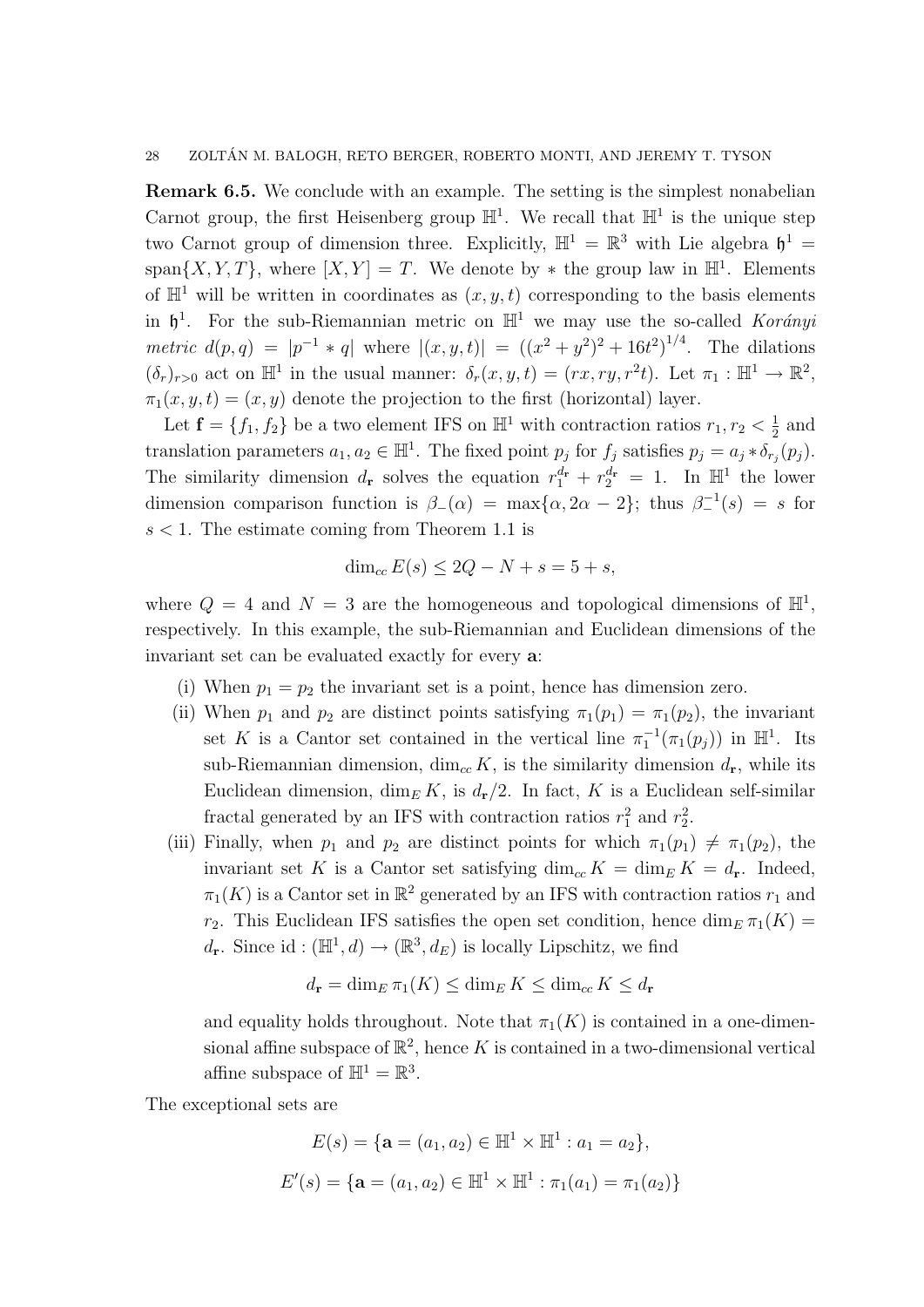and

$$
E''(\delta) = \{ \mathbf{a} = (a_1, a_2) \in \mathbb{H}^1 \times \mathbb{H}^1 : \pi_1(a_1) = \pi_1(a_2), a_1 \neq a_2 \}
$$

for  $0 < s < d_r$  and  $\delta > 0$  sufficiently small. Then  $\dim_{cc} E(s) = 4$  and

$$
(\dim_E E'(s), \dim_{cc} E'(s)) = (\dim_E E''(\delta), \dim_{cc} E''(\delta)) = (4, 6).
$$

Note that the actual value of  $\dim_{cc} E(s)$  is smaller than the prediction of Theorem 1.1 by a definite amount, regardless of the value of s.

**Remark 6.6.** As indicated above, the invariant set for any two element IFS in  $\mathbb{H}^1$ is contained in a two-dimensional vertical affine subspace, i.e., a coset of a twodimensional vertical homogeneous subgroup  $P$ . By homogeneous we mean that  $P$  is closed under the action of the dilations  $(\delta_r)_{r>0}$ . Any such subgroup is spanned by a single horizontal element  $V \in \text{span}\{X, Y\}$  together with the nonhorizontal vector T. Observe that P can be identified with  $\mathbb{R}^2$  via the coordinates  $(v, t)$ , and that the restriction of the Korányi metric  $d$  to  $P$  is bi-Lipschitz equivalent to the parabolic (heat) metric  $d_{heat}((v_1, t_2), (v_2, t_2)) = |v_1 - v_2| + \sqrt{|t_1 - t_2|}$  on  $\mathbb{R}^2$ . All such cosets are equivalent via isometries of the ambient space  $\mathbb{H}^1$ . Finally, any two points in  $\mathbb{H}^1$  are contained in such a coset. In view of these remarks, we consider the results of [5] and this paper in the context of such homogeneous subgroups, equipped with their natural dilation structures and left invariant homogeneous metrics. Let us fix a particular subgroup P of this type, e.g.,  $P = \text{span}\{X, T\}$ . Observe that the relevant dimensions of P are  $N = 2$  (topological dimension) and  $Q = 3$  (homogeneous dimension). In this case  $E(s) = {\mathbf{a} \in P \times P : a_1 = a_2}$  has  $\dim_{cc} E(s) = Q = 3$ , while the prediction of Theorem 1.1 is  $\dim_{cc} E(s) \leq 2Q - N + s = 4 + s$ . Again we observe the discrepancy between the prediction and the exact value, which ultimately stems from the method of proof via the Euclidean bi-Lipschitz property of the transition map and the use of dimension comparison theorems.

#### **REFERENCES**

- [1] Balogh, Z. M., Hoefer-Isenegger, R., and Tyson, J. T. Lifts of Lipschitz maps and horizontal fractals in the Heisenberg group. *Ergodic Theory Dynam. Systems 26*, 3 (2006), 621–651.
- [2] Balogh, Z. M., and Rohner, H. Self-similar sets in doubling spaces. Illinois J. Math (2007), 1275–1297.
- [3] Balogh, Z. M., and Tyson, J. T. Hausdorff dimensions of self-similar and self-affine fractals in the Heisenberg group. Proc. London Math. Soc. (3) 91, 1 (2005), 153–183.
- [4] Balogh, Z. M., Tyson, J. T., and Warhurst, B. Gromov's dimension comparison problem on Carnot groups. C. R. Math. Acad. Sci. Paris 346, 3-4 (2008), 135–138.
- [5] Balogh, Z. M., Tyson, J. T., and Warhurst, B. Sub-Riemannian vs. Euclidean dimension comparison and fractal geometry on Carnot groups. Adv. Math. 220, 2 (2009), 560–619.